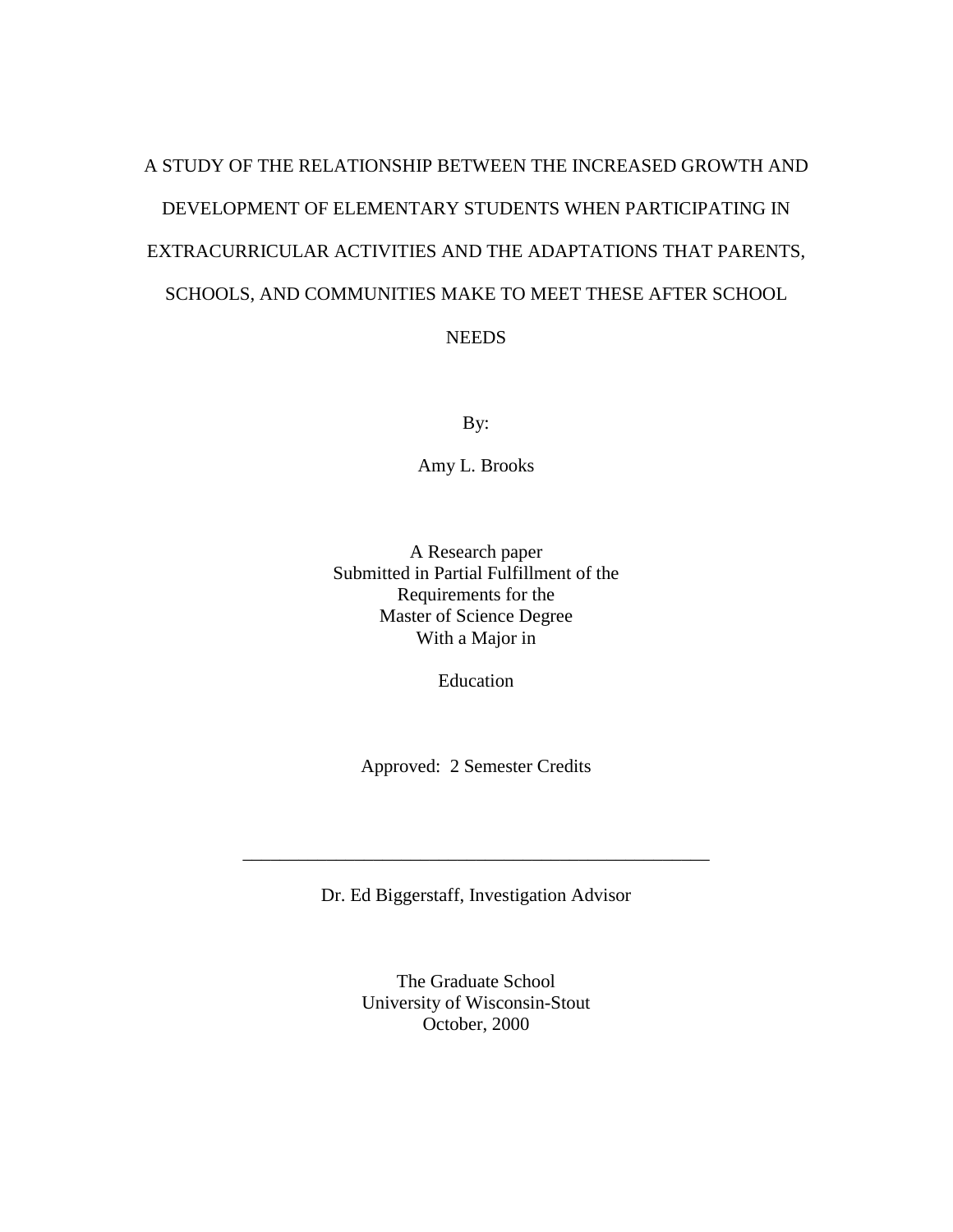# **The Graduate School University of Wisconsin-Stout Menomonie, WI 54751**

# **ABSTRACT**

|                  | <b>Brooks</b>                                                 | Amy           | $\mathbf{L}$   |
|------------------|---------------------------------------------------------------|---------------|----------------|
| (Writer)         | (Last Name)                                                   | (First Name)  | (Initial)      |
|                  | A STUDY OF THE RELATIONSHIP BETWEEN THE INCREASED GROWTH AND  |               |                |
| (Title)          |                                                               |               |                |
|                  | DEVELOPMENT OF ELEMENTARY STUDENTS WHEN PARTICIPATING IN      |               |                |
|                  | EXTRACURRICULAR ACTIVITIES, AND THE ADAPTATIONS THAT PARENTS, |               |                |
|                  | SCHOOLS, AND COMMUNITIES MAKE TO MEET THESE AFTER SCHOOL      |               |                |
| <b>NEEDS</b>     |                                                               |               |                |
| MS in Education  | Dr. Ed Biggerstaff                                            | October, 2000 | 23             |
| (Graduate Major) | (Research Advisor)                                            | (Month/Year)  | (No. of Pages) |
|                  | American Psychological Association (APA) Format               |               |                |
|                  | (Name of Style Manual Used in this Study)                     |               |                |

The purpose of this study was to examine the correlation between involvement in extracurricular activities and the increased physical, emotional, social, and cognitive growth of elementary students that participate. The study also recognized the important role that parents, schools, and communities play in getting quality after school programs available for their students. The time spent outside the classroom has become a key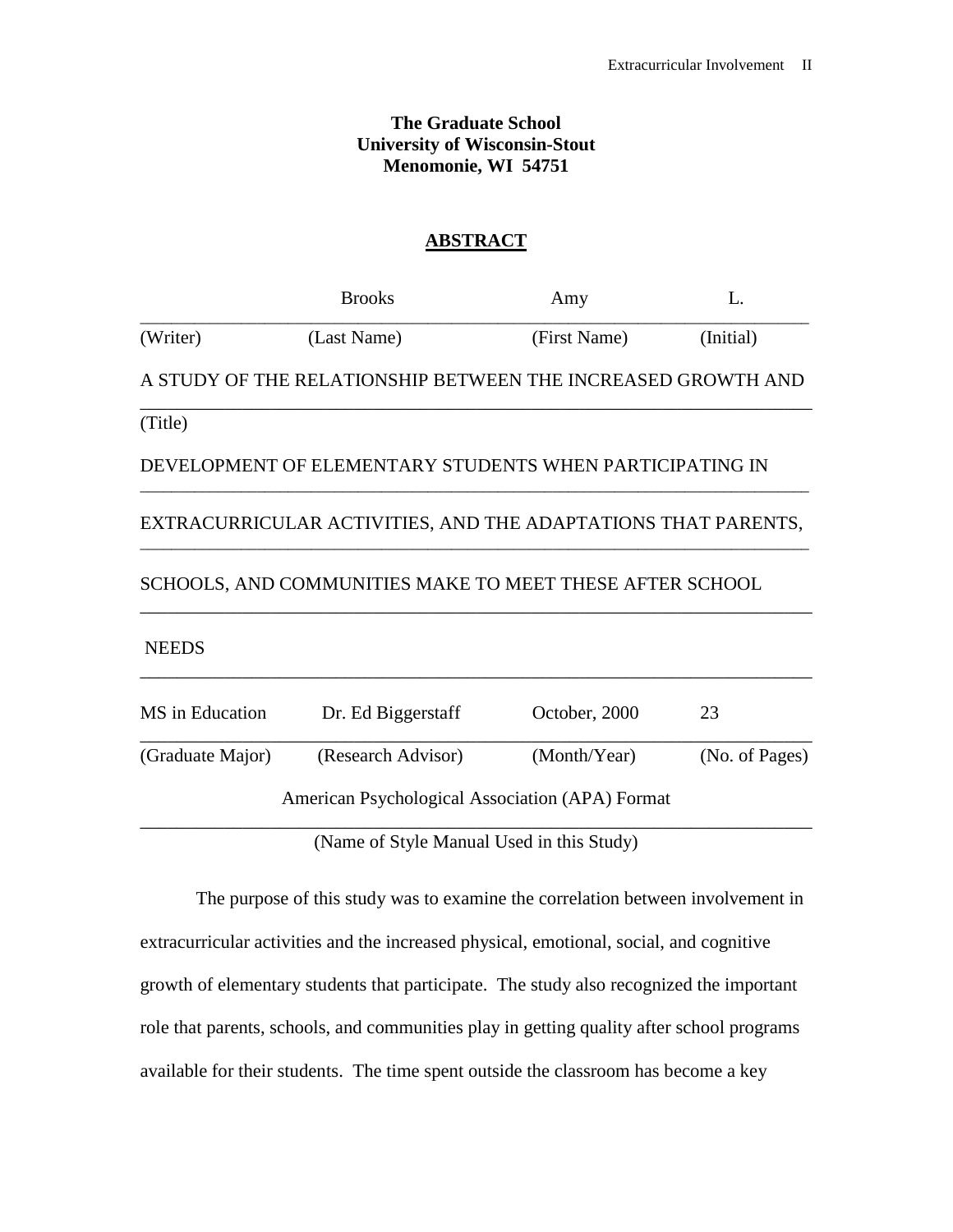factor in the lives of the students. Children spend more time out of school then in school, and this represented an opportunity to help children acquire skills that they can't get during a normal school day. The information found in this study had benefits to school districts that were interested in seeing after school programs set up in their communities. It also had benefits to parents so they can see how important their role was in planning activities that are worthwhile for the entire family.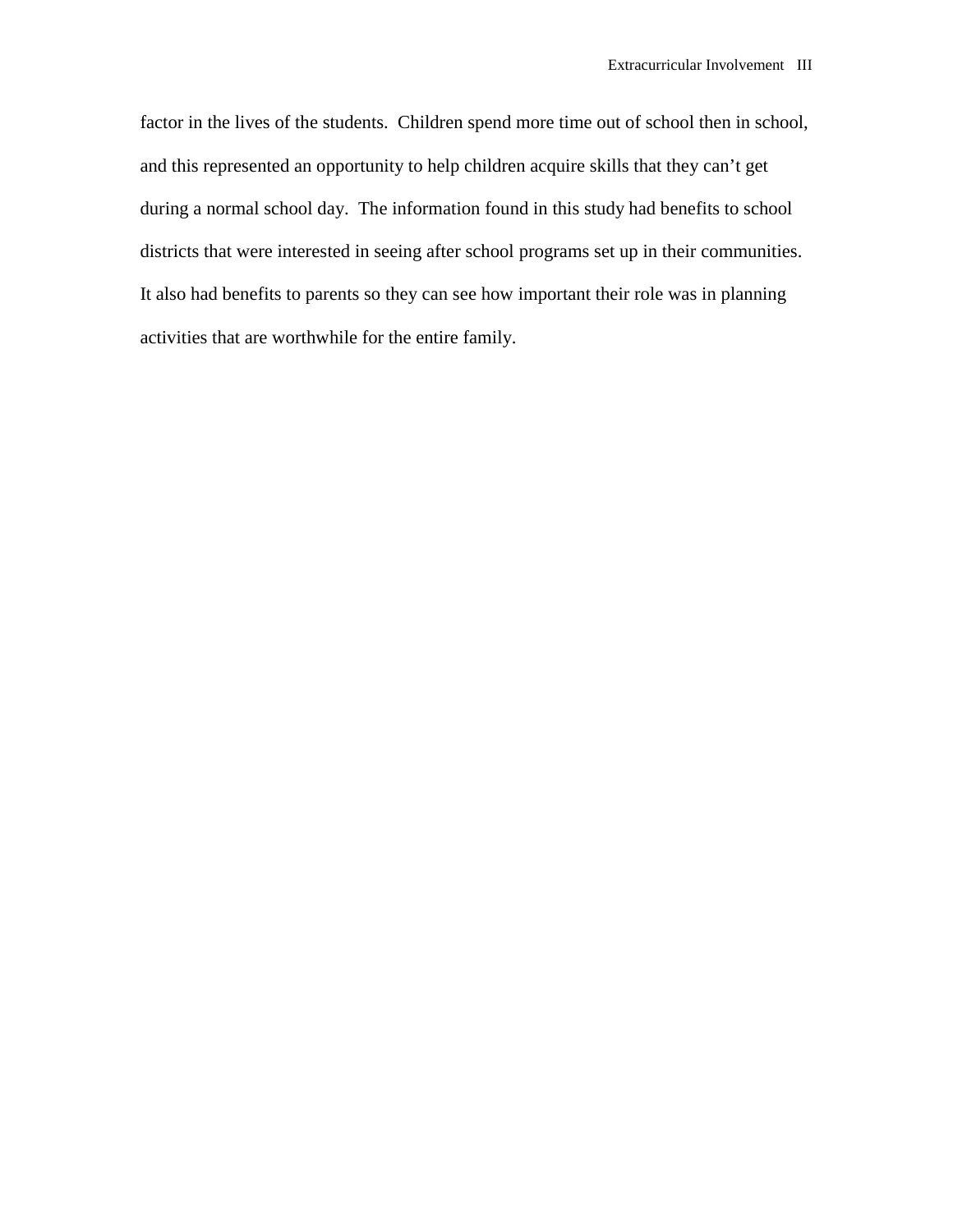# **Acknowledgments**

Thank you to the Princeton School District for supporting this program. When I was hired four years ago, I had no immediate plans of pursuing a Master's Degree. Thank you to Mike Garvey for providing this program to the faculty at Princeton School, Bob Brenner for organizing the program, and to my fellow colleagues for their support and encouragement through all the weekends of classes together.

 Thank you to Dr. Ed Biggerstaff, for your gentle encouragement and wonderful guidance in completing this paper.

 Thank you to my sons, Steven and Michael for letting mom be a student again and giving me the time needed to study.

 To my husband Bill, thanks for being so patient with me when I thought I was at the end of my rope. Thank you for giving me the push I needed to reach for a goal that I wasn't sure I could reach. You truly are my "soul-mate."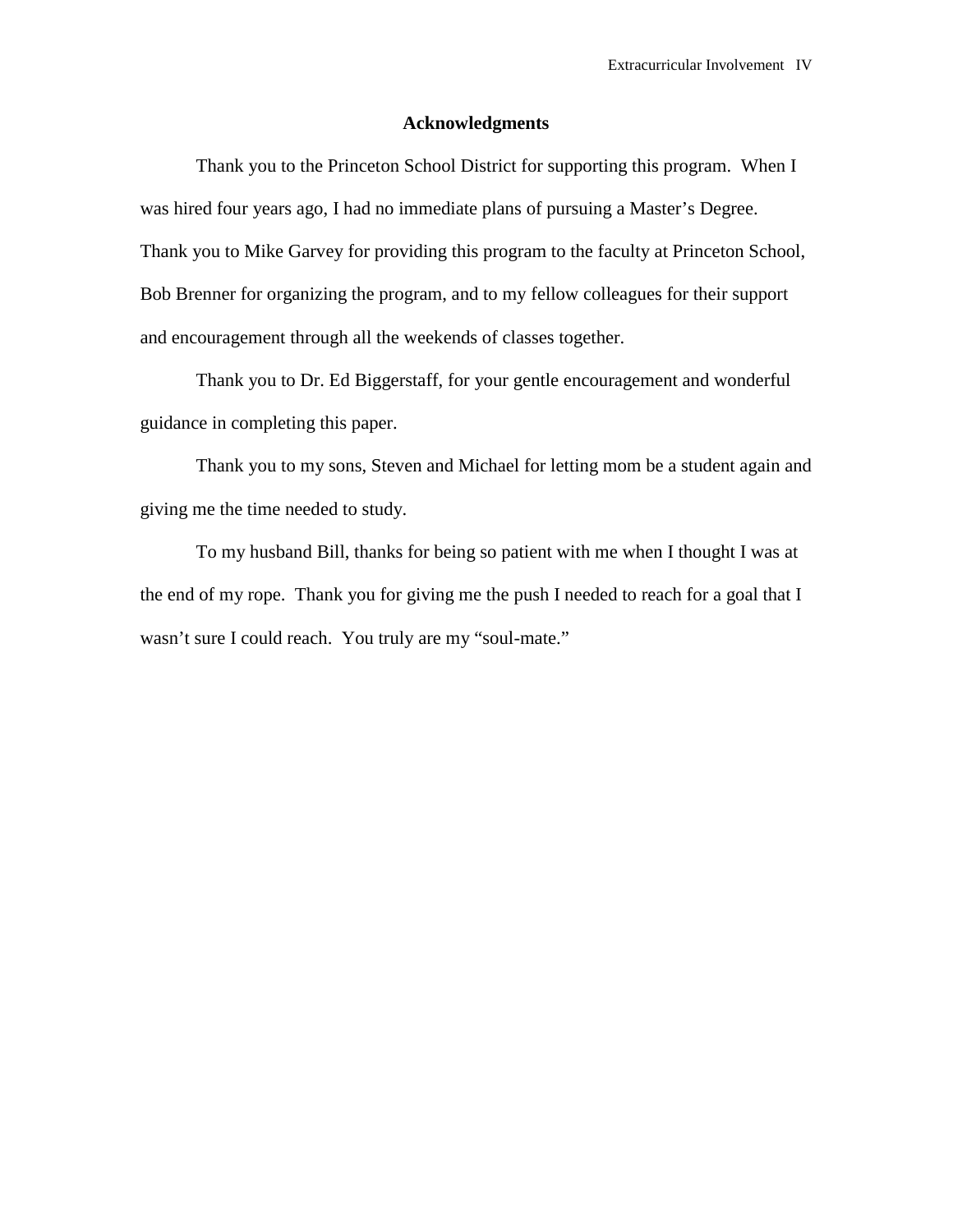# **Table of Contents**

|             | Page                                            |
|-------------|-------------------------------------------------|
|             |                                                 |
|             |                                                 |
|             |                                                 |
| Chapter I   |                                                 |
|             |                                                 |
|             |                                                 |
| Chapter II  |                                                 |
|             |                                                 |
|             |                                                 |
|             |                                                 |
| Chapter III | Critique, Conclusions, and Recommendations17-19 |
|             |                                                 |
|             |                                                 |
|             |                                                 |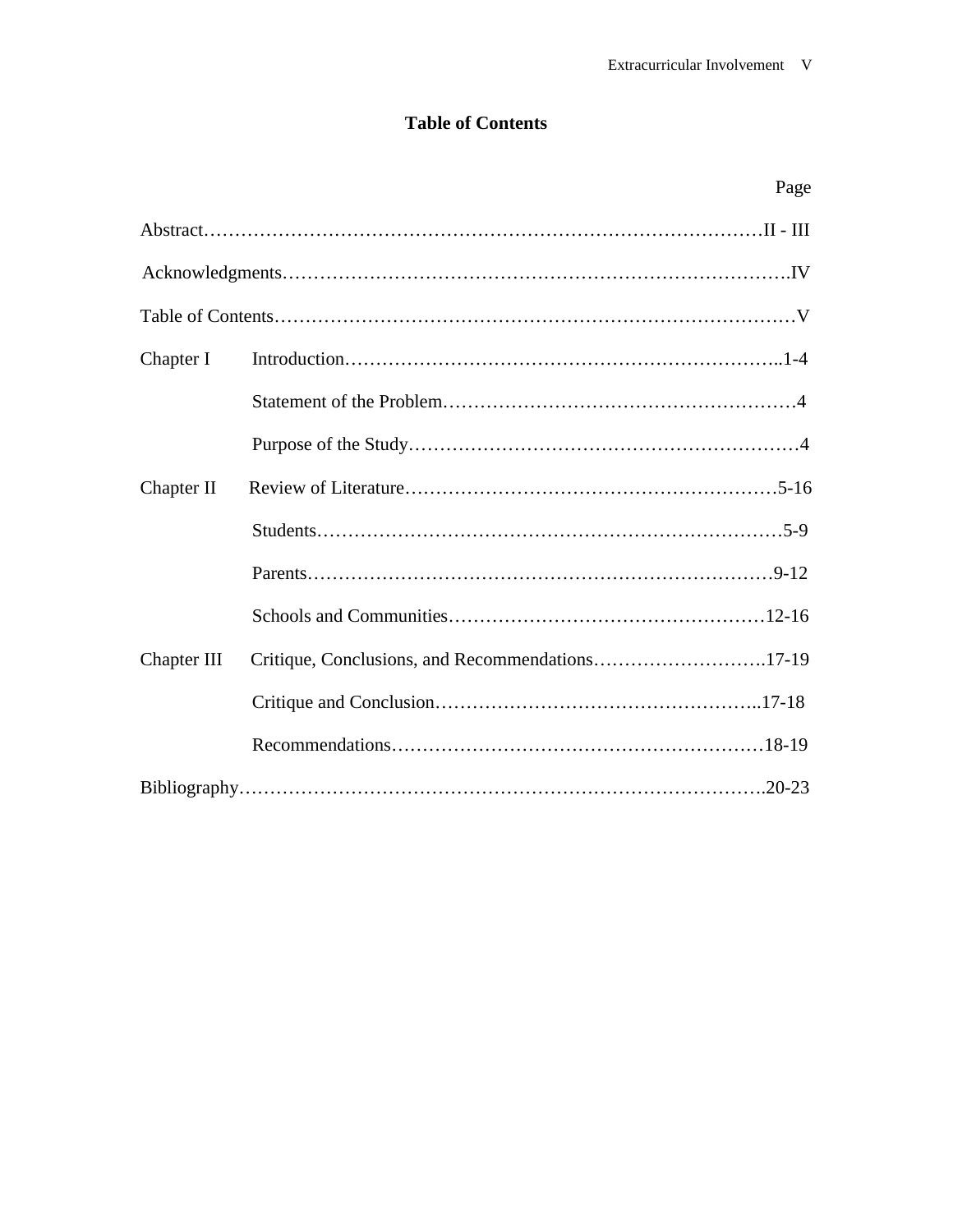# **Chapter I**

# **Introduction**

 Parental involvement during a child's early educational years is very important. No matter how busy parents are they need to play an active role in the development of their child. The literature shows that school-aged children between the ages of five and fourteen spend up to 80% of their time out of school. These hours represent an opportunity to help children grow and acquire important social, emotional, cognitive and physical skills and to help them develop life long interests (Coltin - Eric Digest #429737).

 The activities that occur outside the regular classroom are called extracurricular activities. These activities can encourage the development of skills and interests that are not fully nurtured during the school day. Extracurricular activities could include the involvement in sports programs. Sports programs are broken down into team sports or individual sports. In a team sport the individual is playing together with other individuals and competing against other teams, such as in football or basketball. In an individual sport the child competes one-on-one with other individuals such as in tennis and karate. Another choice of involvement is in the Arts. The Arts is a broad category but would include participation in dance, music, studio art or drama. Another option is students becoming involved in specific clubs or organizations. These groups are formed with their own unique identity and purpose. They can be religious or civic activities. Religious activities could include attending bible classes, religious instruction, and singing in the church choir. Civic groups could include participation in boy scouts, girl scouts, etc. In addition, there are special interests groups that form their own clubs based on their specialties. Examples include chess and checker clubs, ski clubs, book clubs, etc. Children have a wide arena to choose from if they want to be involved in some type of after school activity.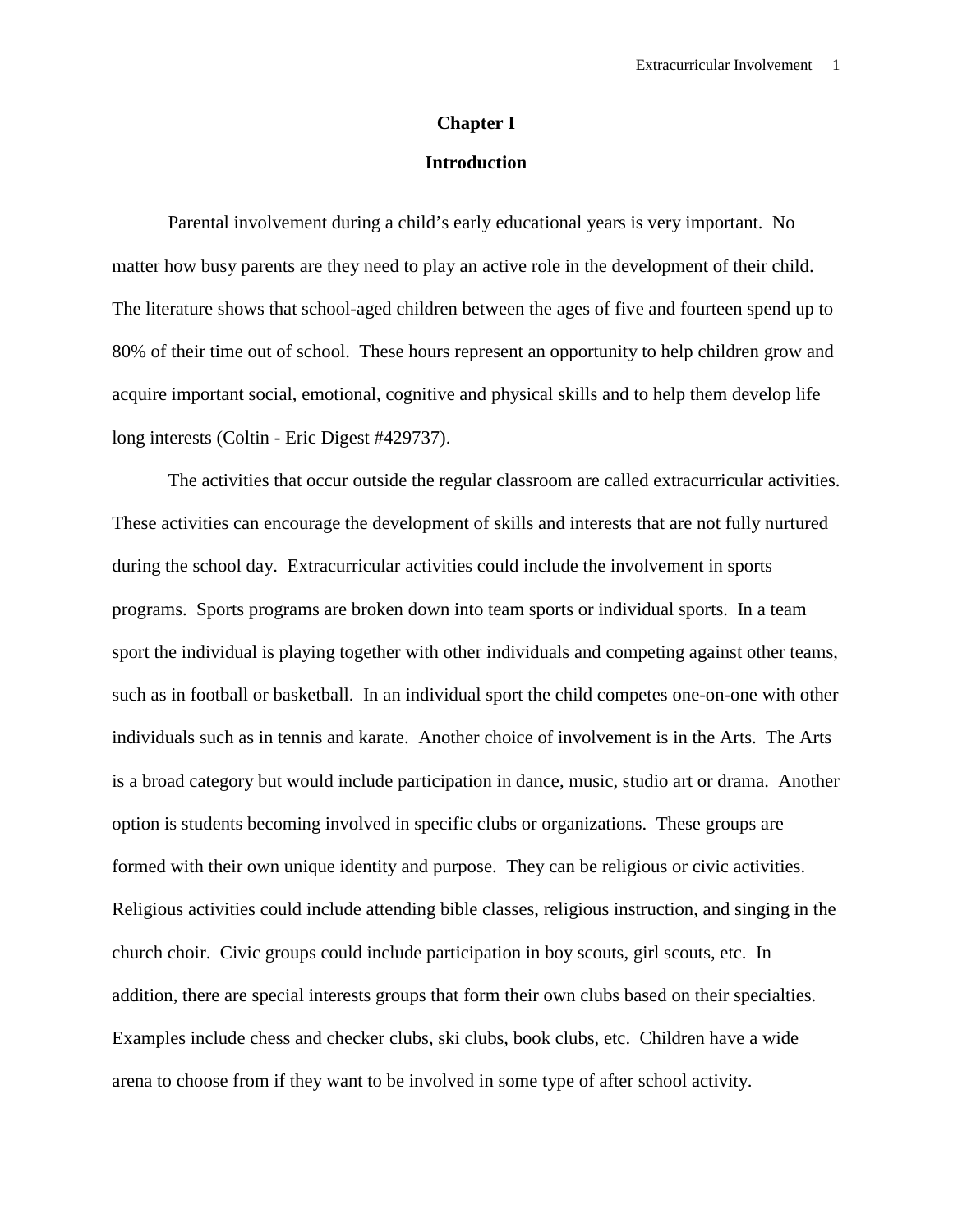Involvement in extracurricular activities provides children the opportunity to explore interests that can enrich their lives. It allows the child to explore possible career choices in sports, journalism, theatre, music or other activities. In the book, Straight Talk About Student Life, the authors explain that the activity might turn into a lifelong love or hobby. It might simply enhance one's enjoyment for some other aspects of life as one goes on to love concerts, watch ballgames, or read magazines with a deepened appreciation (Dentemaro& Kranz, 1993).

The research by these two authors also reflects that the following is true about extracurricular activities:

> Apart from loving the actual activity itself, being involved in an extracurricular activity gives different parts of one's personality the chance to come out in different situations. Whether or not one is good at the academic part of school, there are other parts to personality and spirit that can be discovered in other arenas. You may even discover resources within yourself that you never knew you had. Extracurricular activities give you another place to be successful – and another place to try out the different parts of you (Dentemaro & Kranz, 1993).

The studies show that parents seem to want after school programs to provide a balance between enriching what is already taught at school and increasing their sons' and daughters' knowledge of athletic and artistic performance skills. In some cases, these experiences lead to life long interests or careers. But more importantly, the sense of competence and affiliation that can flourish during out-of-school time provides the best reason for enrichment programs (Miller, 1998).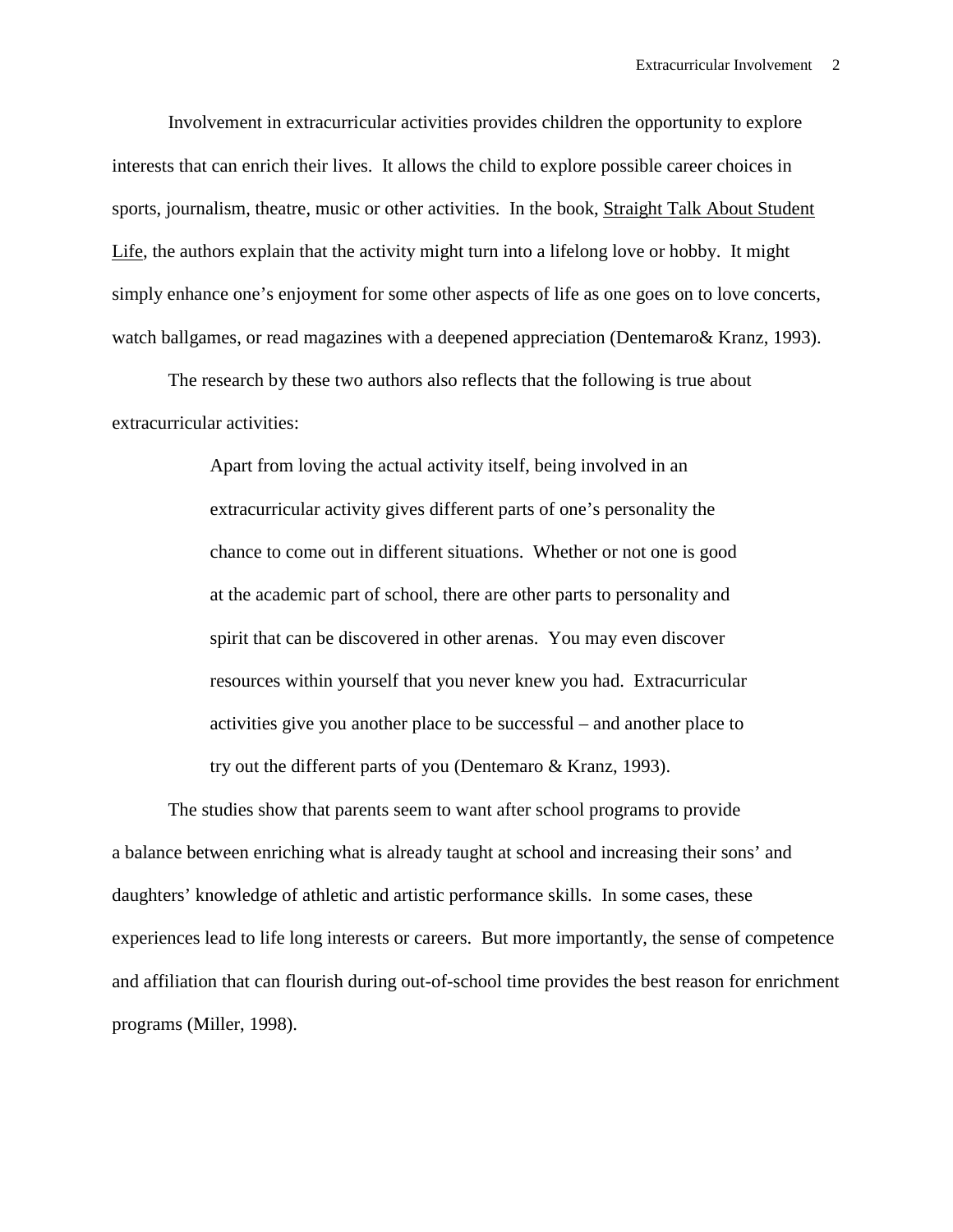Improving a child's outside-the-classroom education has become a key goal of educational reformers. Parents are looking for ways to enrich the lives of their children outside the regular school day. Extracurricular activities can provide the answers to these after school hours. Parents play a key role in making these extracurricular activities successful. Most children are in the classroom for only eight of twenty-four hours a day, five of seven days a week, nine of twelve months a year ("Parental Involvement" 1999). There is a lot of time for children to become involved in activities that interest them. Since we are looking at elementary aged students, one realizes that if these students are participating in these activities, it then becomes the parent's responsibility to see that their children can follow the rules and maintain the schedules that are set forth in these programs in which their children enroll. These extracurricular activities require a time commitment by the students and a time commitment by the parents, which is not always available to the single or working parent.

 Overall, this is a difficult time to improve parental involvement. Families are faced with many obstacles that prevent them from being involved in extra activities at the end of their busy workday.

> Families of today's modern society are increasingly fragmented. Parents are facing ever-growing demands on their time, more competition for children's attention, and economic burdens that force more of them to work outside their home and limit the time they can spend with their children. At the same time, however, there are signs that connections between schools and families can be made stronger. One thing is clear. Parents from all walks of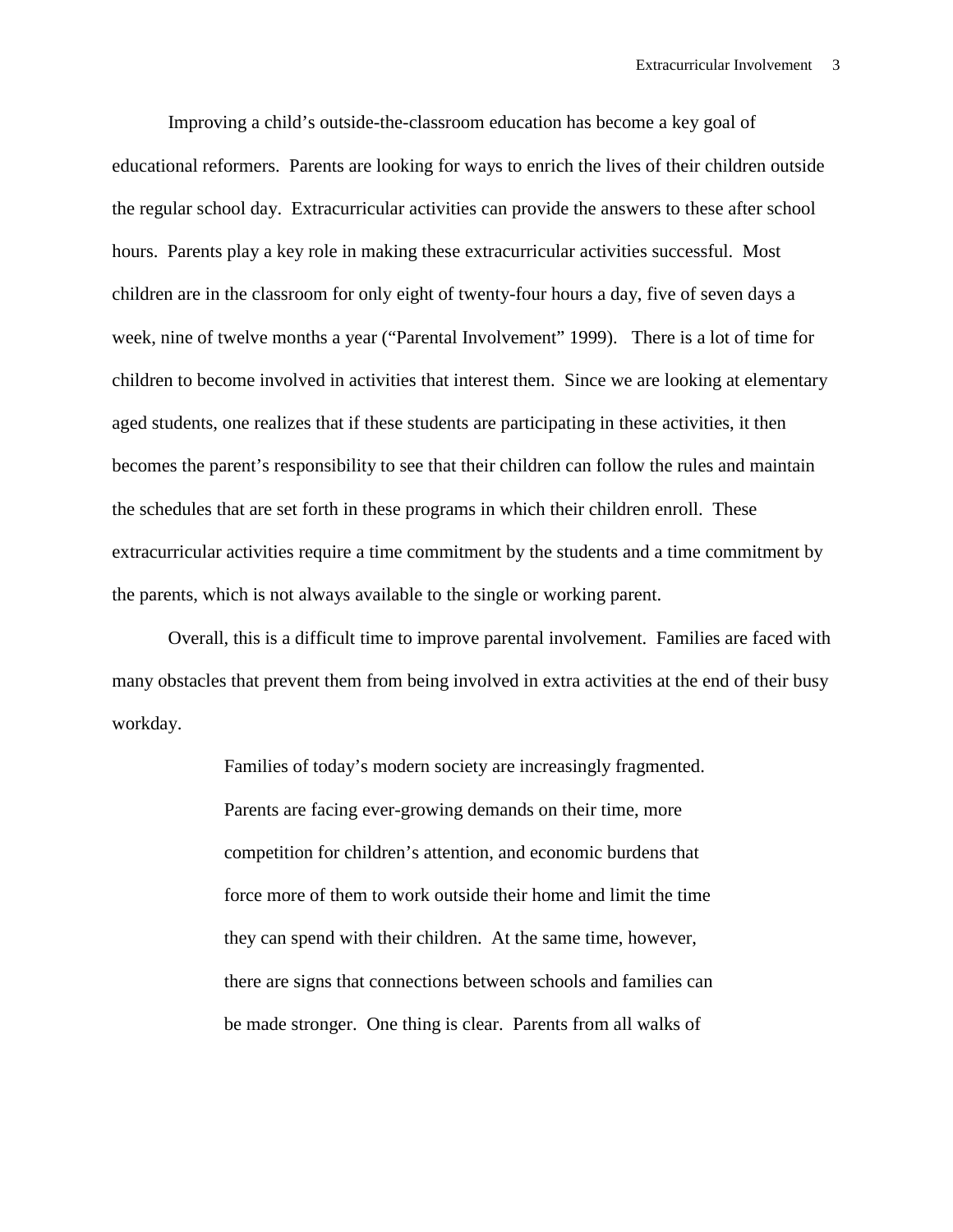life want their children to succeed. And want to work with schools in that process ("Parent Involvement" 1999).

Therefore, since parents want their children to succeed, it is essential that they become involved in their child's activities. While academics must take a priority, one can find many extracurricular activities that can be a very positive experience for parent and child.

# **Statement of the Problem**

The research has found a link between involvement in extracurricular activities and increased growth in physical, emotional, social, and cognitive skills in the students that participate. The literature also reveals that parental guidance and school and community involvement play a key factor when elementary students are involved in after school activities. Therefore, the focus of this study is recognize the importance of extracurricular activities for students, and to focus on the role the parents, school, and community play in getting children involved in high quality programs after school.

# **Purpose of Study**

 The purpose of this study is twofold. The first purpose is to review, analyze, and critique the literature relating to students involved in extracurricular activities, and the role the parents, school, and community play in this. The second purpose is to formulate a set of recommendations for parents, school, and community who are interested in having quality after school programs for elementary aged students.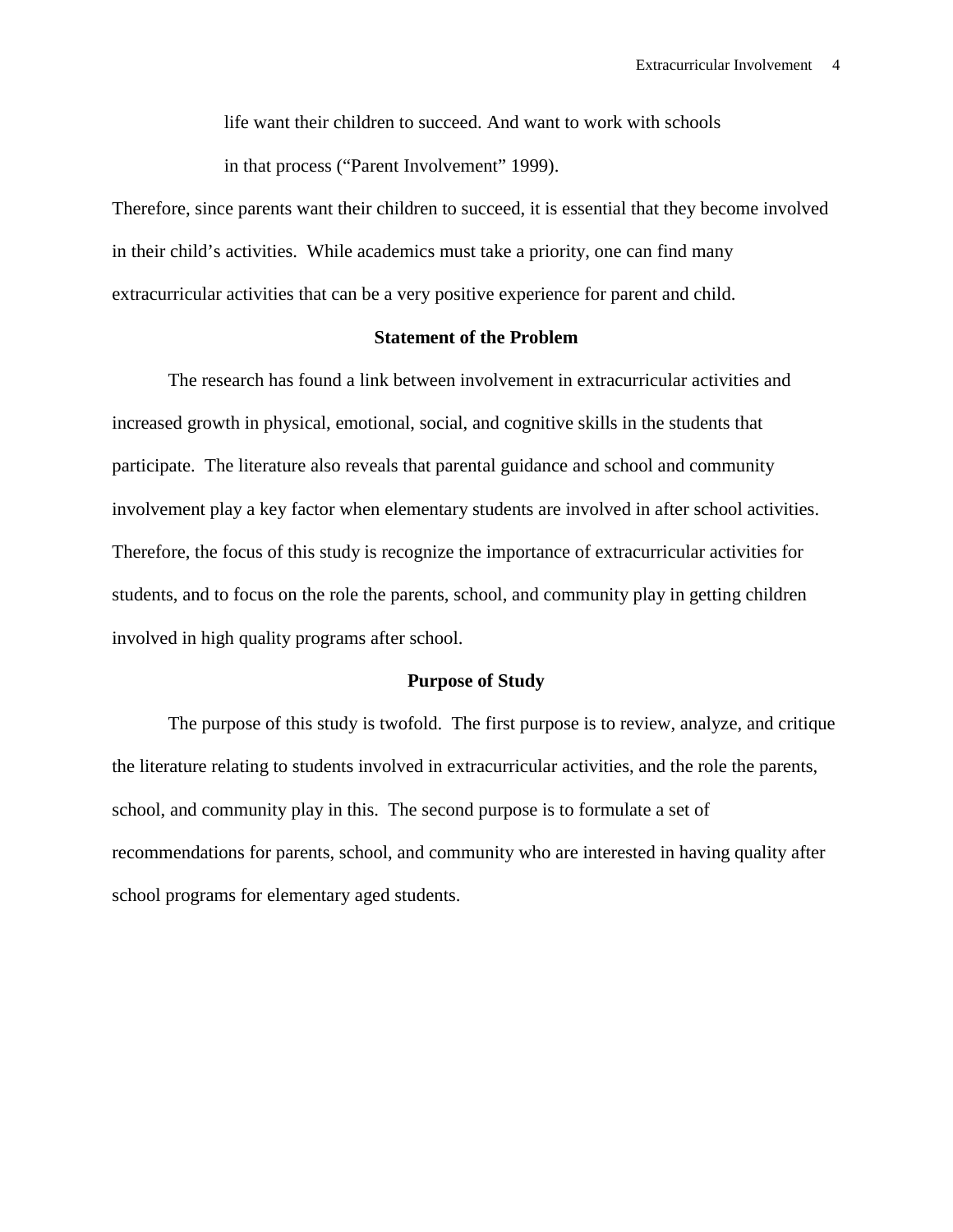# **Chapter II**

# **Review of the Literature**

Chapter two will be comprised of three sections. The first section will focus specifically on how extracurricular activities affect students. It will show the reasons for participating in extracurricular activities, and the many benefits one receives when participating in these activities. The second section will cover the role of the parent. It will demonstrate how extracurricular activities affect the family, and how a parent has to monitor the extracurricular activities of their children. The final section will cover the involvement of the school and community. They play an active part in making sure there are quality after school programs available for their elementary aged students.

### **Students**

The ages of the students in this study range from six to twelve years old. This is the age of imitation. During these years, role models are most important to a child. Rules are important, but example is the great stimulus (Ziglar, 1985). It is in this stage that the child develops his disposition that he will bring to big decisions later on such as what kind of people he will be attracted to, what kind of living he wants to make, and how important integrity is to him. This is also a time when a child establishes touchstones of belief and values, so he will have something to hang on to during his adolescence. Knowing these characteristics, one can see that extracurricular activities could play an important role in teaching and guiding students as they go through this stage of their lives. It's important to have students surrounded by people worthy of imitation.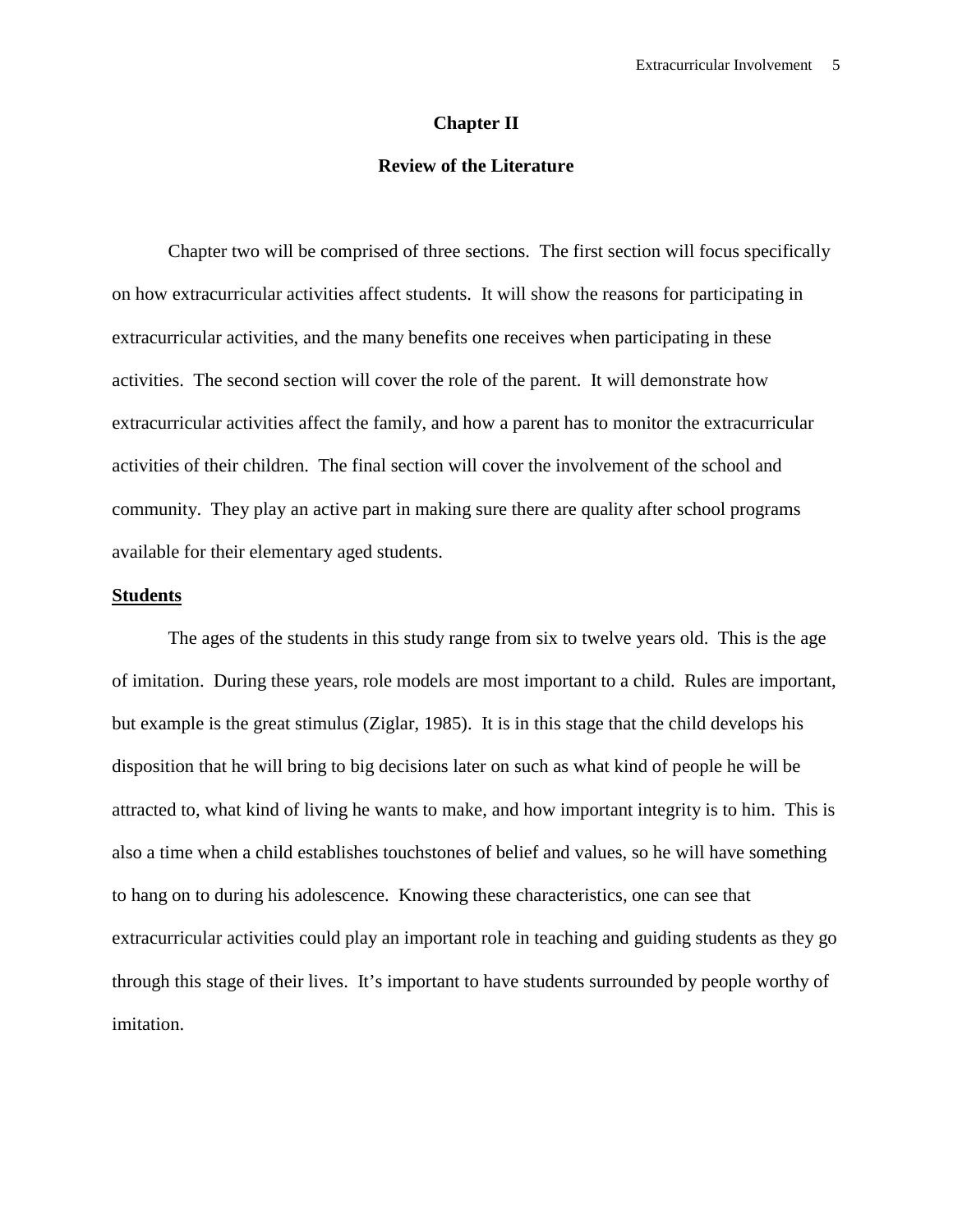Doing well in school needs to be the priority for students, but one can balance school commitments along with being involved in extracurricular activities. Students in the primary grades (1-3) may want to limit their activities to one per week. The students in the intermediate grades (4-6) could handle extra activities going on 2-3 times a week, and those in Jr. High (7-8) could possibly handle four to five times a week. When deciding what extracurricular activities to participate in, the following guidelines represent areas to identify before signing up a student for their activities. First, find out what the child would like to do; examine what his present skills and abilities are; and, finally decide would it be best for the child to develop these skills further or to try a new activity (Spalding, 2000). One needs to find a balance between school and the child's extracurricular activities. It's important to pursue the child's interests, but be sure they don't overtake his life.

The studies show that there are many physical and emotional benefits to the body that occur when being involved in physical activity. Being involved in an extracurricular sports activity is healthy to a child. The studies show that children who are physically active reap benefits in many different areas. With constant activity, our children discover that their bodies feel better, function better, and even look better. They are stronger, healthier, and more confident (Haug  $& Wright, 1991$ ). These physical activities can be through structural activities such as in an organized sport or an individual sport. In a sports program they not only develop skills, but they also learn to respect authority, learn to meet a new challenge, and enjoy the company of friends. Kids who have been inactive during the day have pent up energy that may be released in negative ways at home or at school. Kids who get little or no exercise do not concentrate as well at school and tend to have poorer attendance (Haug  $\&$  Wright, 1991). The studies have also shown a correlation between a generally positive mood and exercise. The state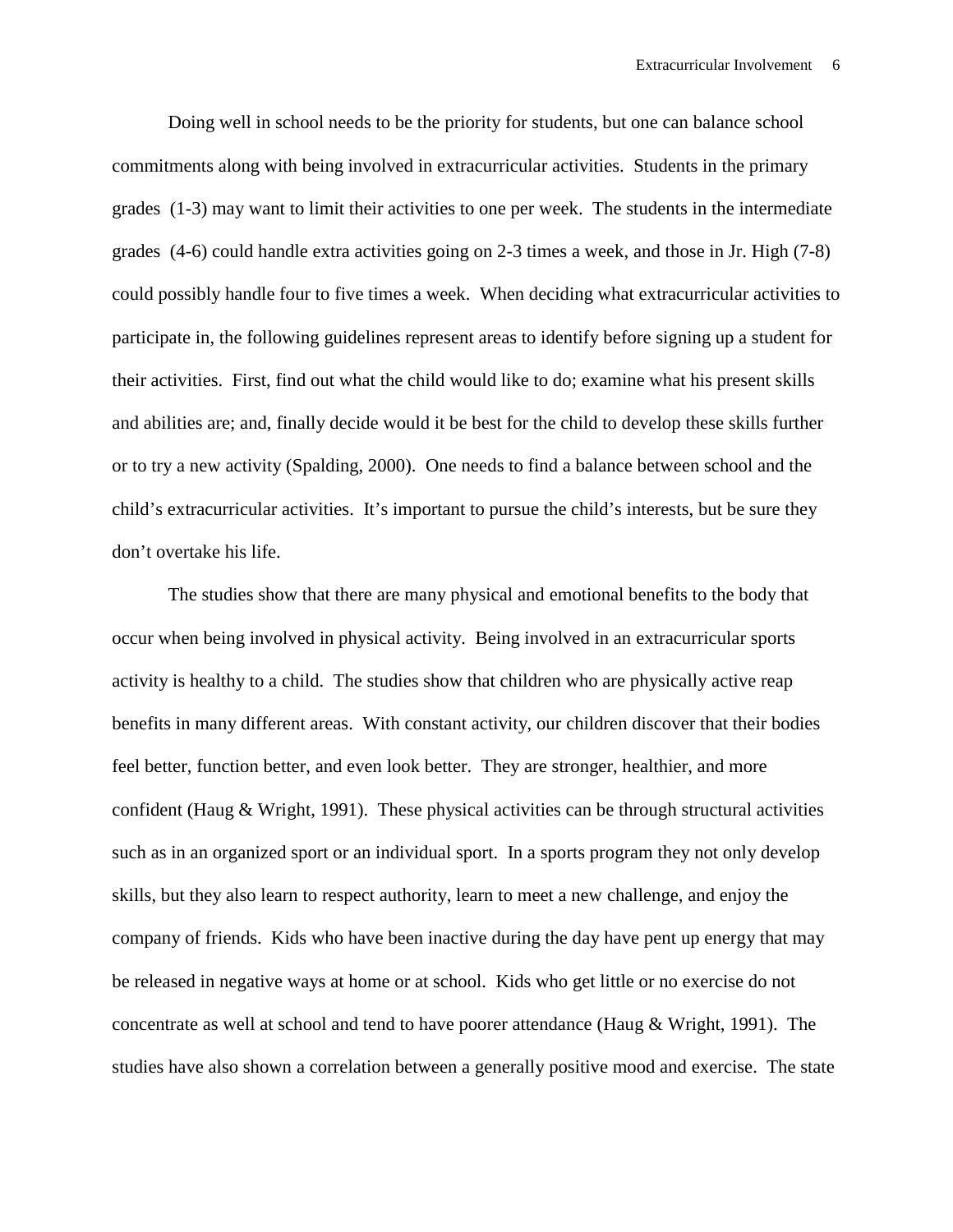of physical activity and self-esteem is related to the state of positive mood and exercise. All studies examined in this area revealed a small, but statistically significant increase in physical self-concept or self-esteem (Nessel, 2000). Physical activities not only promote good physical benefits but also adds to our emotional well-being. Children who are involved in physical activity have been linked to levels of higher self-esteem and this is important. High self-esteem helps children resist negative peer pressure, and maintain healthy peer relationships. Exercising reduces anxiety and depression, reduces blood pressure, and enhances self-esteem. Recent evaluations of the literature on a number of mental health topics have shown a positive relationship between exercise and emotional well being (Nessel, 2000). Children who are physically fit are more likely to avoid habits and behavior that are counter productive to good health (Hinke, 1997). Kids who exercise have more confidence, miss fewer days of school and usually get better grades. The brain benefits from exercise.

> Studies have shown that the more you challenge your body, the fitter you will become. Your muscles and joints will gain flexibility, strength, speed, and coordination. You'll have stronger bones, and better posture, feel more alert, sleep sounder, and maintain your normal weight. And exercise will help you relax and get rid of negative feelings, such as anger, and sadness (Arenofsky, 2000).

Much emphasis is put on the physical and emotional benefits of being involved in a sports program. However, an area that is gaining a lot of attention is in the areas of "The Arts." In 1990 President Bush announced a set of six educational goals – The Arts were not listed among the core academic subjects. These goals were revamped in 1993 by President Clinton,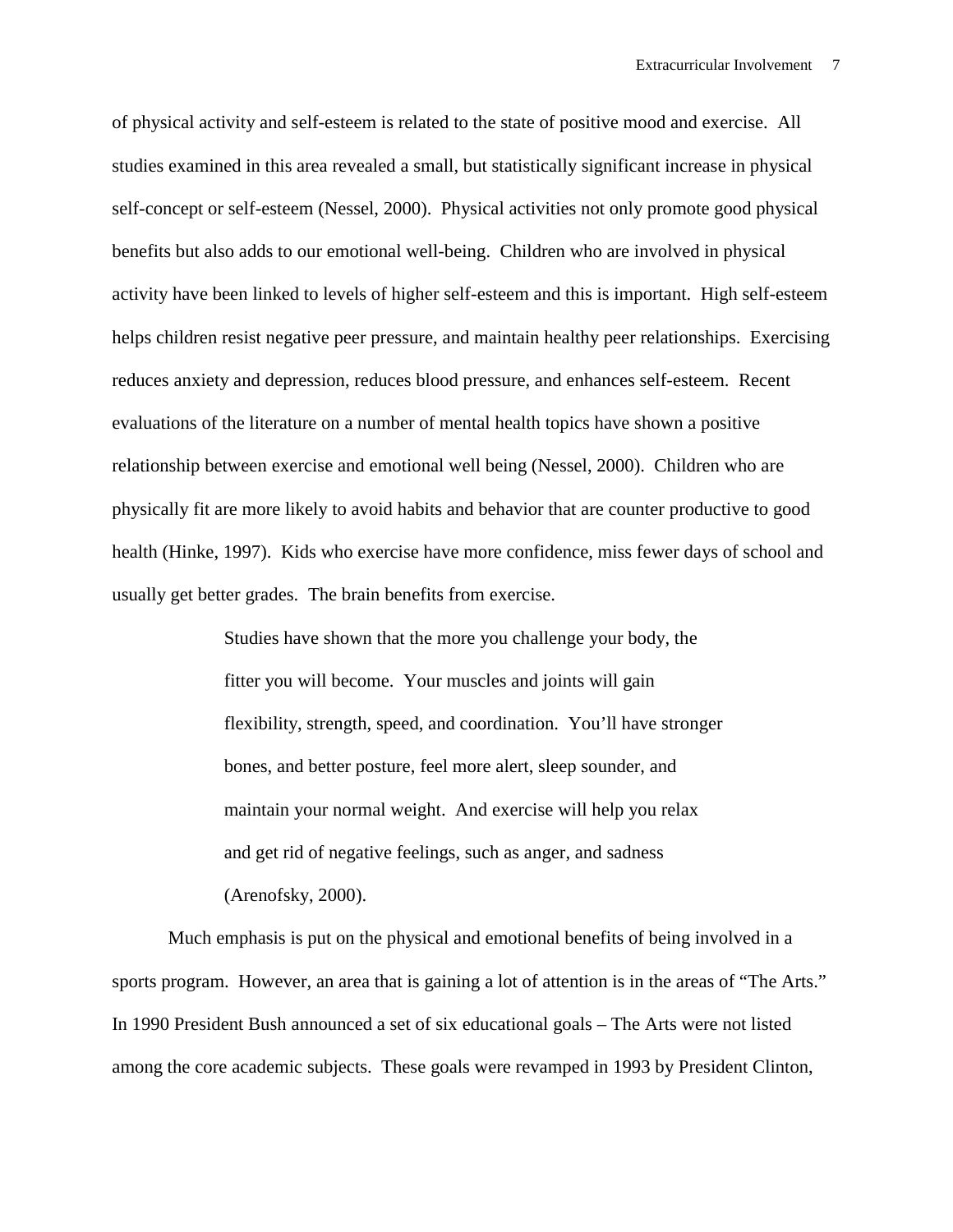and the "Goals 2000 Educate American Act" was unveiled and the Arts were included. The Arts consist of programs that include visual arts, dance, drama, or music. Many schools lack the funding to commit to a strong "Arts" program. Also, when the budget is tight the Arts are "the first to go" (Canover, 1996). Being involved in the Arts isn't always the top priority for students. The Arts have been seen as a luxury in many schools and when they are compared to athletics the Arts usually always lose. Because of the problem in funding and the lack of school involvement parents are encouraging their children to participate in these activities outside the regular school day. Children love to move to music and to sing. Because of that many music teachers advocate taking up a musical instrument at a younger age. The skills it takes to learn an instrument are used for other things. They learn about communication. It gives them a unique way to express themselves (Prince, 2000).

> When children get involved in the arts they become more creative and imaginative, develop skills that make them feel more accomplished, and learn to develop speaking and writing skills. More than eight in ten Americans felt that exposure to the "Arts" help young people develop discipline and perseverance and helps them to learn skills that can be useful in a job (Canover, 1996).

Being involved in the Arts not only brings an increased awareness and appreciation for that Art, but it broadens a student's understanding of themselves and others. It brings about a deeper respect for other cultures and it's a great contributor to the overall learning capabilities of the students. Students who train in the Arts, improve in many other areas of study, such as problems solving, the ability to make decisions, and self-expression. The skills that are being mastered are in the non-verbal intelligences such as musical, kinesthetic and spacial learning. Research points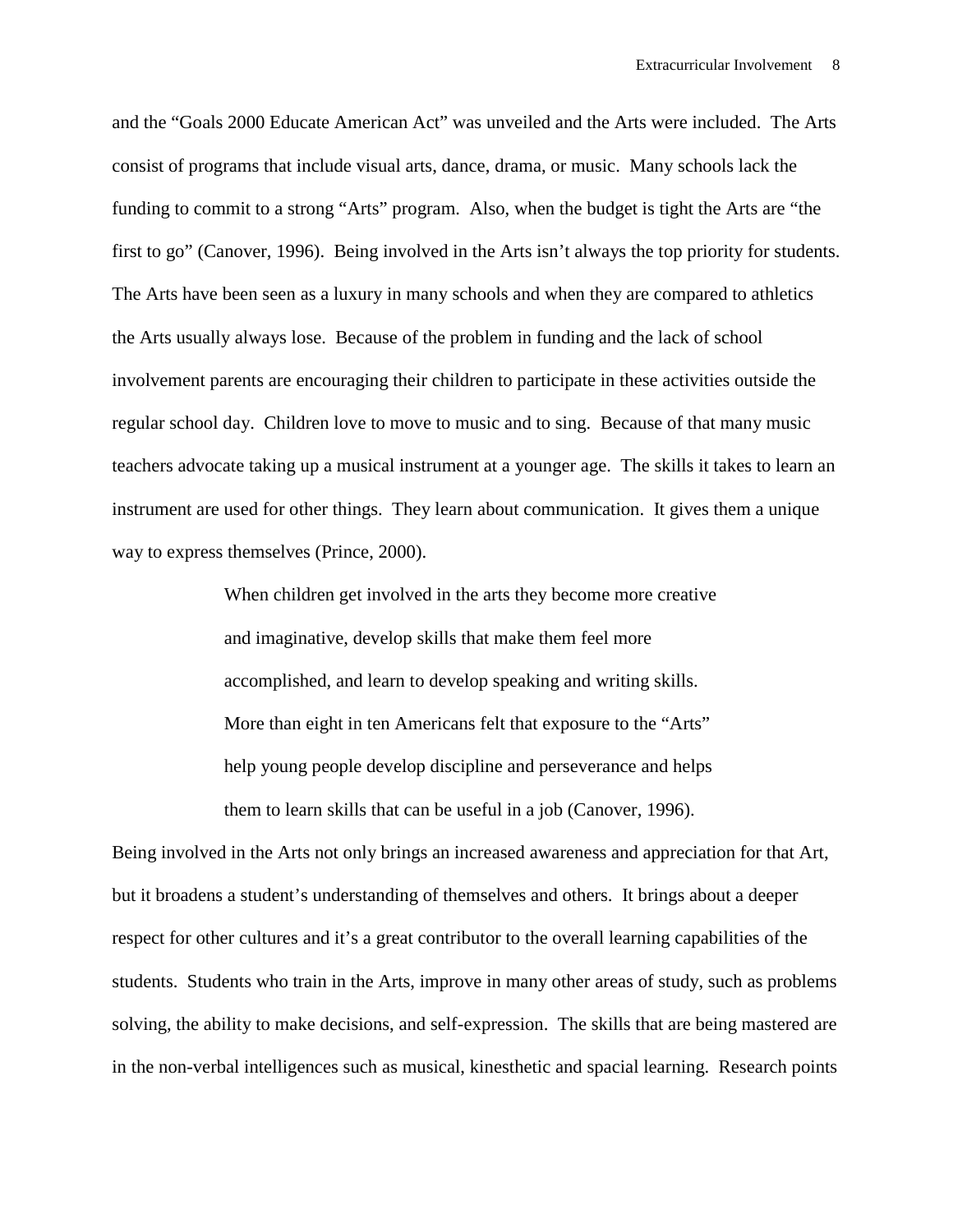to the importance of studying the Arts, but the Arts should remind us that there should be more to life than just work. Academics give a school its strength and the Arts give a school its soul (Haas, 1998).

Being involved in extracurricular activities also benefits the students in their social development. These social benefits point toward the social interaction between the students. Being involved in after school activities is fun. It's nice to find an activity that the kids like and enjoy and brings a smile to their faces. It's also a time to socialize and to meet new friends. During the activity the child learns cooperative behavior and also learns sportsmanship. A child needs to learn how to win as well as lose, and how to succeed as well as fail. One needs to know how to accept a situation where he or she has no control. A child also learns flexibility and adaptability through mastering skills and becoming a good sport. One of the most important social benefits of being involved in extracurricular activities is that it boosts a child's self esteem and confidence. Having children involved in extracurricular activities can enhance their school experience. The number one principle is to have fun. It gives the child a positive and worthwhile experience in extracurricular involvement that will lead him on the path of a happy and fulfilled academic journey through school and beyond.

#### **Parents**

Parents need to take an active role in the involvement of their child's education. Research shows that the more intensely parents are involved in their children's learning, the more beneficial are the achievement effects. The research also states that the earlier in a child's educational process parent involvement begins, the more powerful the effects will be (Cotton  $\&$ Wikeland, 1989). For these reasons, it is important to emphasize the importance of parent involvement in their child's extracurricular activities as well.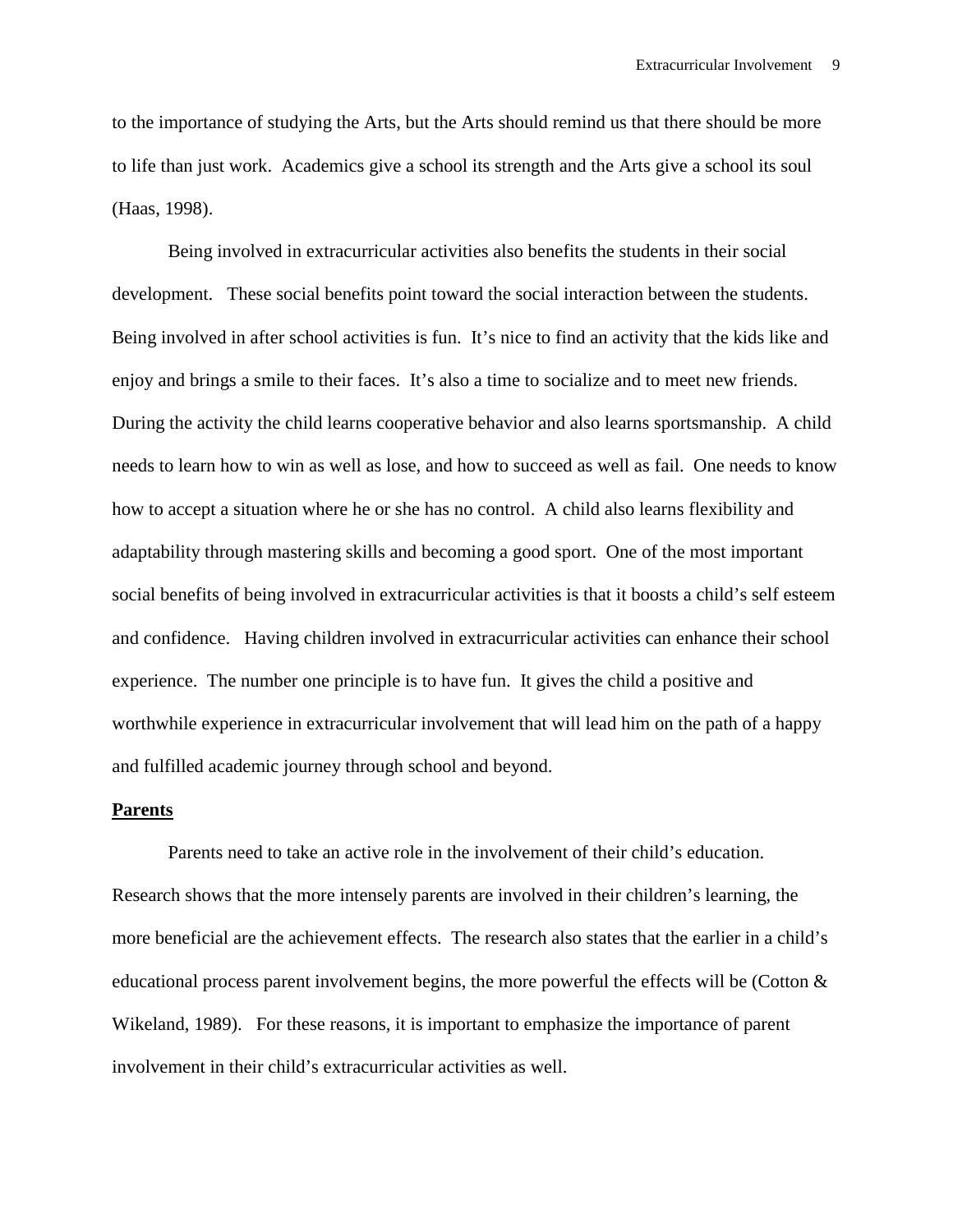A good place to begin is to look at the barriers that prohibit a parent from agreeing to the time commitments involved with after school activities. The factors such as family structure itself (dual career, single parent, teenage parents) and family work schedules (full-time, job sharing, flextime) make it difficult to be involved in activities outside the current work schedules. Also, the resources and the expertise of parents may limit them to get involved in activities they can't afford or don't have knowledge about (Coleman,1991).

 Many busy parents fail to get involved at all because they fear they will be asked to do more than their schedules allow (Haug & Wright, 1991). When deciding on extracurricular activities for young children to participate in, a parent needs to evaluate his/her schedule. Can one add another obligation to the list of duties already undertaken by the parent? What will the obligations of the parent be? Will they be asked to transport kids back and forth from events? Will they need to be a volunteer and be in attendance for a certain amount of time each week? Will the weekends be tied up with events and games? A parent needs to commit to something that they are qualified to do, recognize and accept their limitations, and use their talents accordingly. One of the most important aspects is to not over extend the family. Check the family schedule, and see if this activity is beneficial to the entire family. A parent also needs to know the needs of their children.

In a book written by J. & Linda Friel, the authors examine several questions that parents need to address. Is the child getting good grades? Can the child do these activities well? Is the child staying healthy or getting sick regularly? Does the child still have time for a social life as well as family time? Can the child control his emotions? (Friel,1999). If the parent or the child has trouble meeting any of these guidelines, one knows it is time to make some changes in the participation level in the extracurricular activities. If the parent or the child is overwhelmed, one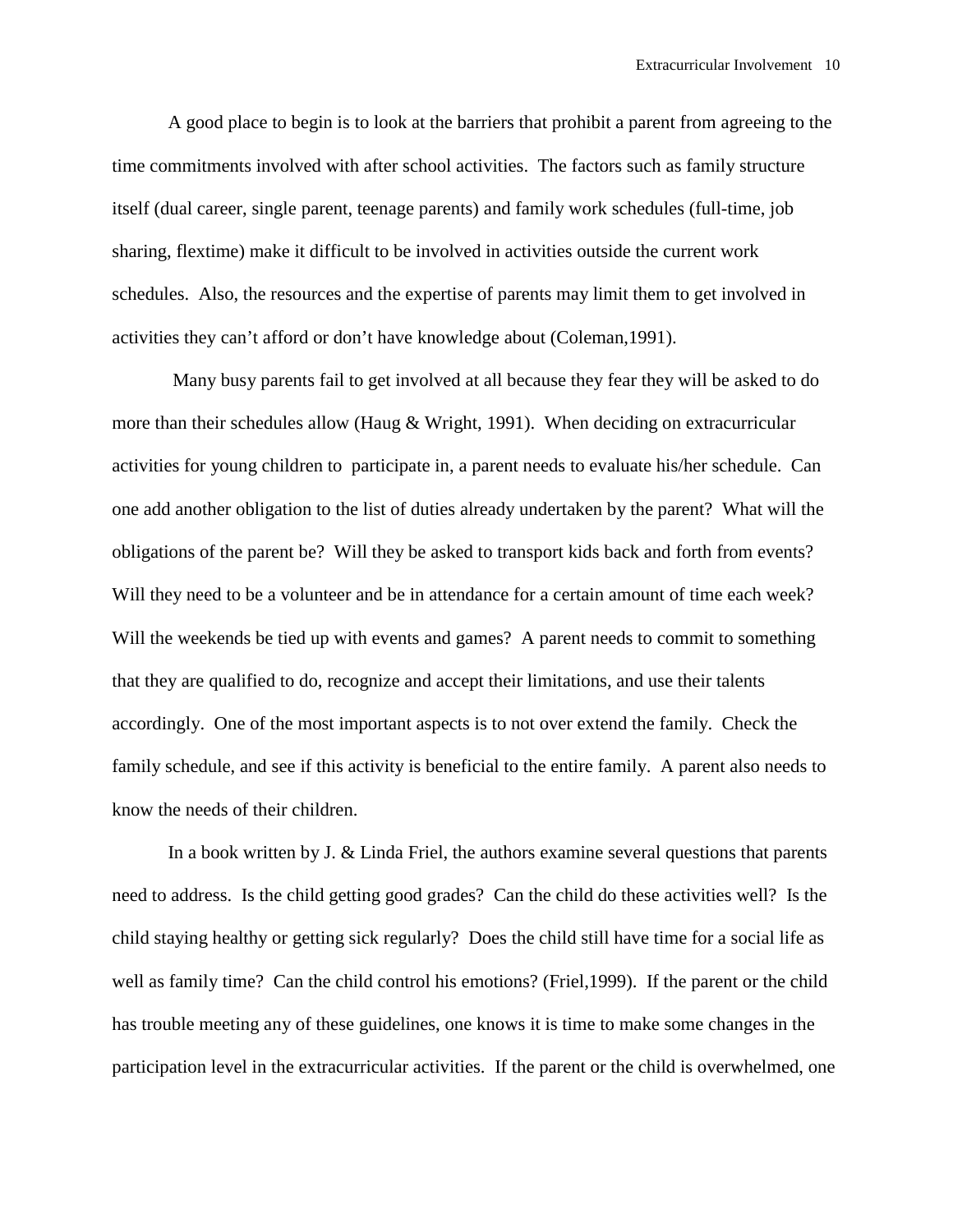needs to cut back on activities. Limit the kids' activities to one or two per week per season. This way the child can enjoy the seasonal sports and other activities, and still have time for quiet time (St. James, 1997). Quiet times such as reading, playing with neighbors, bike riding, etc. are just as important as any other activities they're involved in.

 The role of the parent is very important. Children like being involved in these extracurricular activities, but if parents are continually "on the go," the family unit has more stress to handle. The children's activities can't take over the lives of the family. It is not only what the child can manage, but what the entire family can manage, without being overly stressed. A parent needs to set the limits, even if the child is disappointed, because it's the parent's responsibility to know the limits of the children and the family.

 When seeking out programs for your children a parent needs to search for activities where the instructors are nurturing and give attention to each child.

> The instructors can make or break the interest, self-esteem, and motivation of young children. It is vital for parents to find out the training, experience, and style before turning over your children to these adults. There are tips to help you put your child in a win-win situation (Iknoaian, 2000).

A parent needs to look for programs that require the instructors to have special training in whatever area your child is enrolled in. A parent needs to find out about their philosophy on the activity being presented and their philosophy of children involvement. A parent should observe the practice sessions, and watch how they handle the instruction. Look for an approach that emphasizes fun, personal development, and skill instruction. A parent should be alert for signs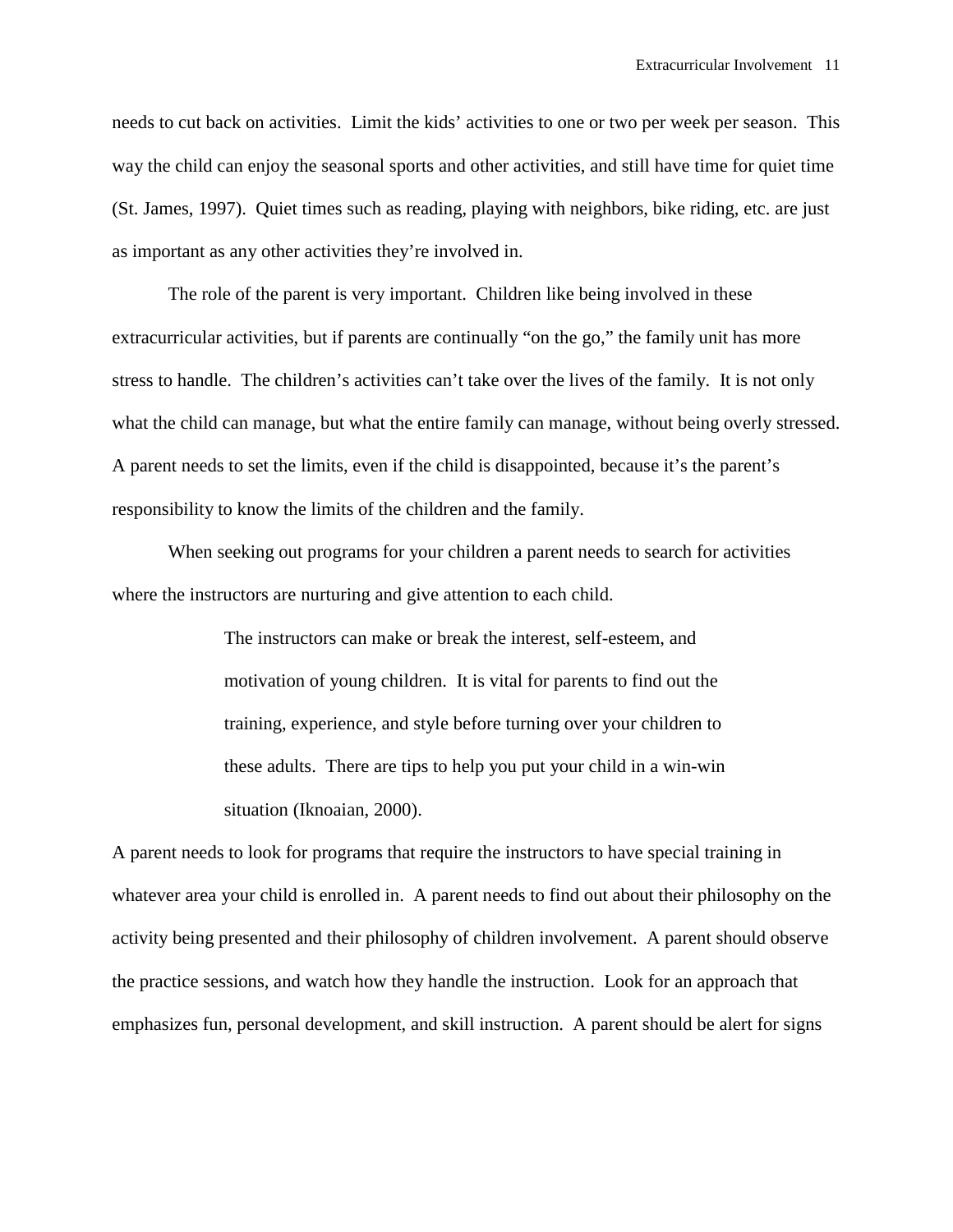that your child is being overly pressured or put down. If you think he/she is at risk of emotional or physical damage then remove them immediately.

 As the children begin participating in extracurricular activities one should remember that the child is an individual. Let the child dream his dreams, not the dreams of the parents. A parent can help the child choose the activities that are best for him. A parent can support and encourage involvement without pushing too hard. The child will then reap the physical, intellectual, and social benefits of being involved in extracurricular activities.

# **School & Community**

The task of caring for our children has become big and complex. Children need a place to go after school where they are safe from drugs, sex, and violence. Many communities lack after-school programs. Recent research shows that there is a rise in juvenile crime.

> The true prime crime hours are between three p.m. and five p.m. Criminologists now have hard data that shows more juvenile crime occurs between those hours than after dark. Only seventeen percent of violent juvenile crime occurs after ten p.m. compared with twenty-two percent that takes place in the after school hours, according to FBI statistics (Nifong, 1997).

Our attention as a school and community needs to address this time period. The juvenile crimes occur in the afternoon, when kids have too much time to kill, literally (Nifong, 1997). The reasons for this increase in crime at this time of the day is that more parents are working and it is leaving children unsupervised in the afternoon than at any other time of the day. The trend is not just focused on inner city. There is concern for the well being of our youth through out the United States. Because of the concern President Clinton introduced his youth-crime initiative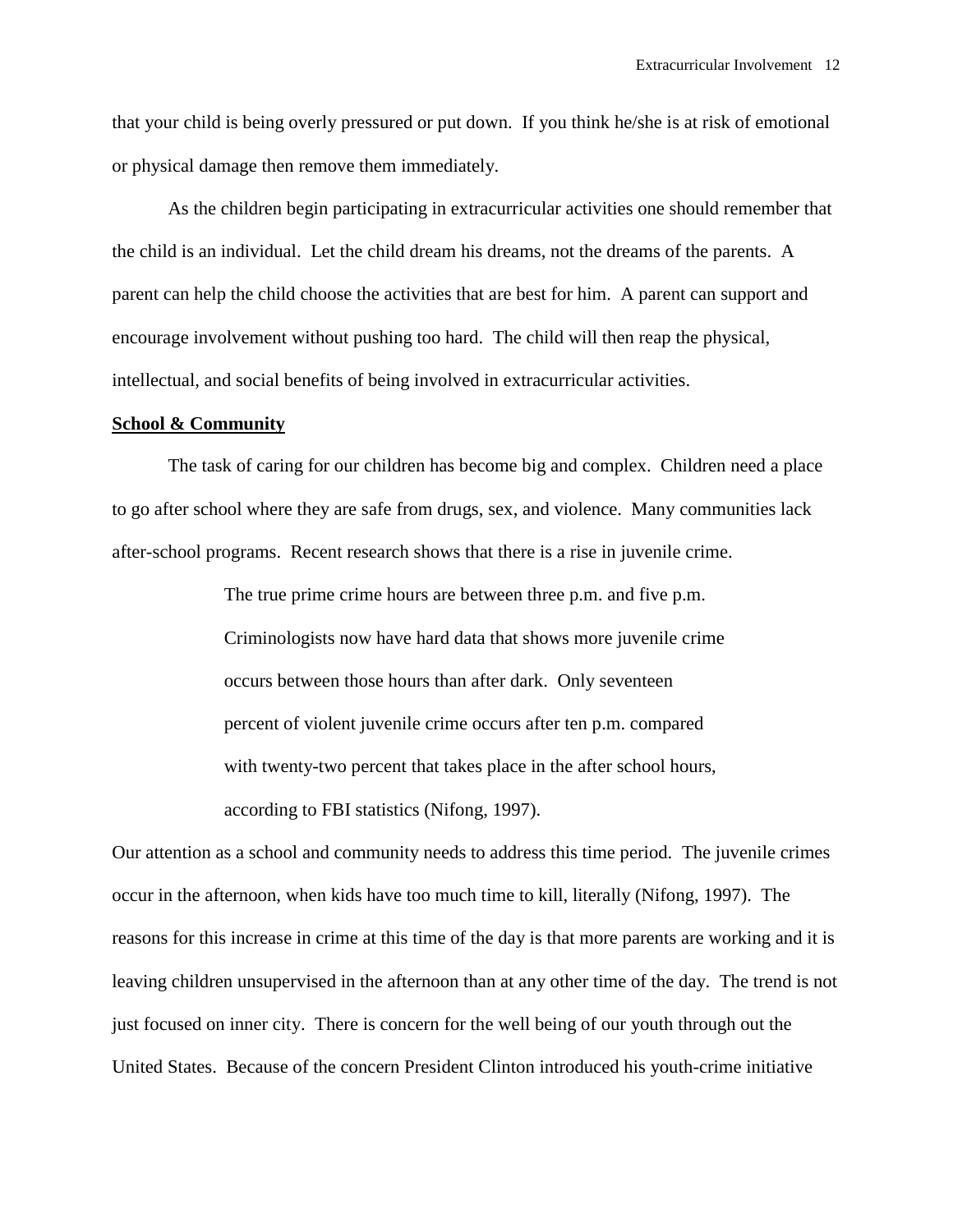and called for the funding of one thousand after-school programs. It only starts to address the issue of after-school concerns.

The out-of -school hours are the prime concern for many communities. There is a need for schools to collaborate with the community and families to meet the needs of our children.

> Schools can better address barriers to learning and teaching and promote positive development when they are an integral and positive part of the community. Reciprocally, families and other community entities can better address barriers to development, learning, and parenting, and strengthen the fabric of family and community life by working in partnership with schools (Taylor& Adelman, 2000).

American families are changing. There is a need for programs for our children and a need for strong links between the family, school, and community. School systems are not responsible for meeting every need of their students. But when the need directly affects learning, the school must meet the challenge (Taylor & Adelman, 2000). Schools need to open their doors and improve access and enhance opportunities and family involvement. There is increased federal funding for after-school programs at school sites. This enhances the expanding opportunities for recreation, enrichment, academic support, and childcare (Taylor & Adelman 1997). Schools don't need to close when the youngsters leave. It's the concept of a "second shift" at school sites, which is designed to respond to community needs. The school can be the focal point for encompassing a wide range of agencies and organizations that provide programs and services for our children and their families.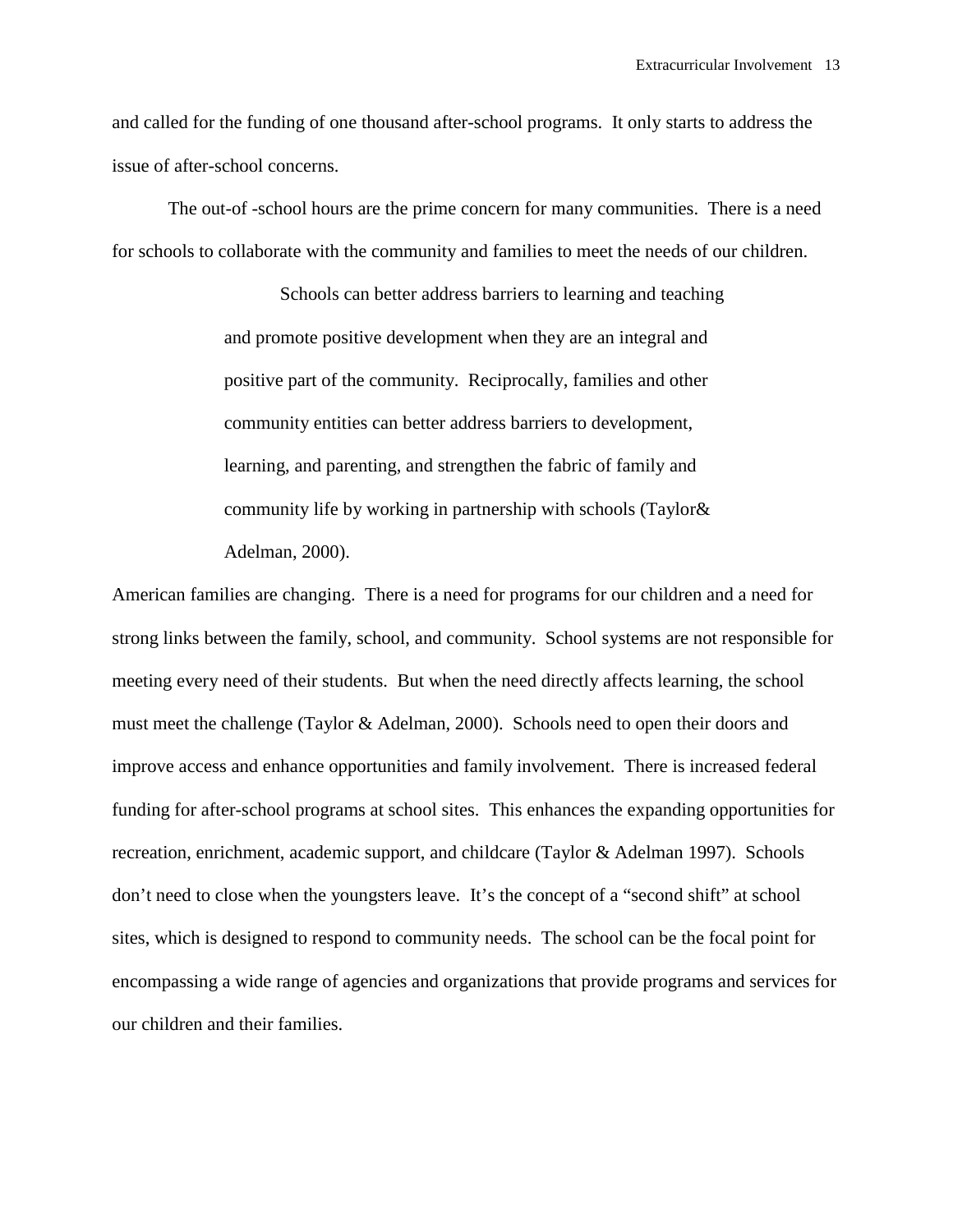Across the country various forms of school-community collaborations are being tested. Because of the growing number of concerns about the well being of our youth there are a number of specialized programs designed to address these issues, and give our children the opportunities to participate in before and after school programs. In many schools there are programs set up for before and after school care. Daycare is an issue that is handled right in the school building. Children are fed breakfast in the morning and have time to play with their friends before the school day starts. After school they have a snack as well as having tutors available to help them with their homework. This type of programs helps out the working parent. In our larger communities programs such as the "Boys and Girls Clubs" are established.

> Such programs strive to provide a safe, comfortable, reasonably orderly environment as an alternative to the streets. Open to all neighborhood youth, they typically have a drop-in component, some homework help, some sports, and a few specialized activities once or twice a week. They usually operate with modest funding, minimally trained staff, and minimal space (Halpern, Barker & Mollard, 2000).

One reason these programs are so needed is the children are receiving too little attention, guidance, and support from family and school. Many children live in single-parent homes and the parents have long working hours. They need a place to go after school until a parent comes home. They need a safe place to hang out with friends, and they value the relationships with the other children, and the workers. They are exposed to a lot of activities and they can receive the attention and the encouragement that they need.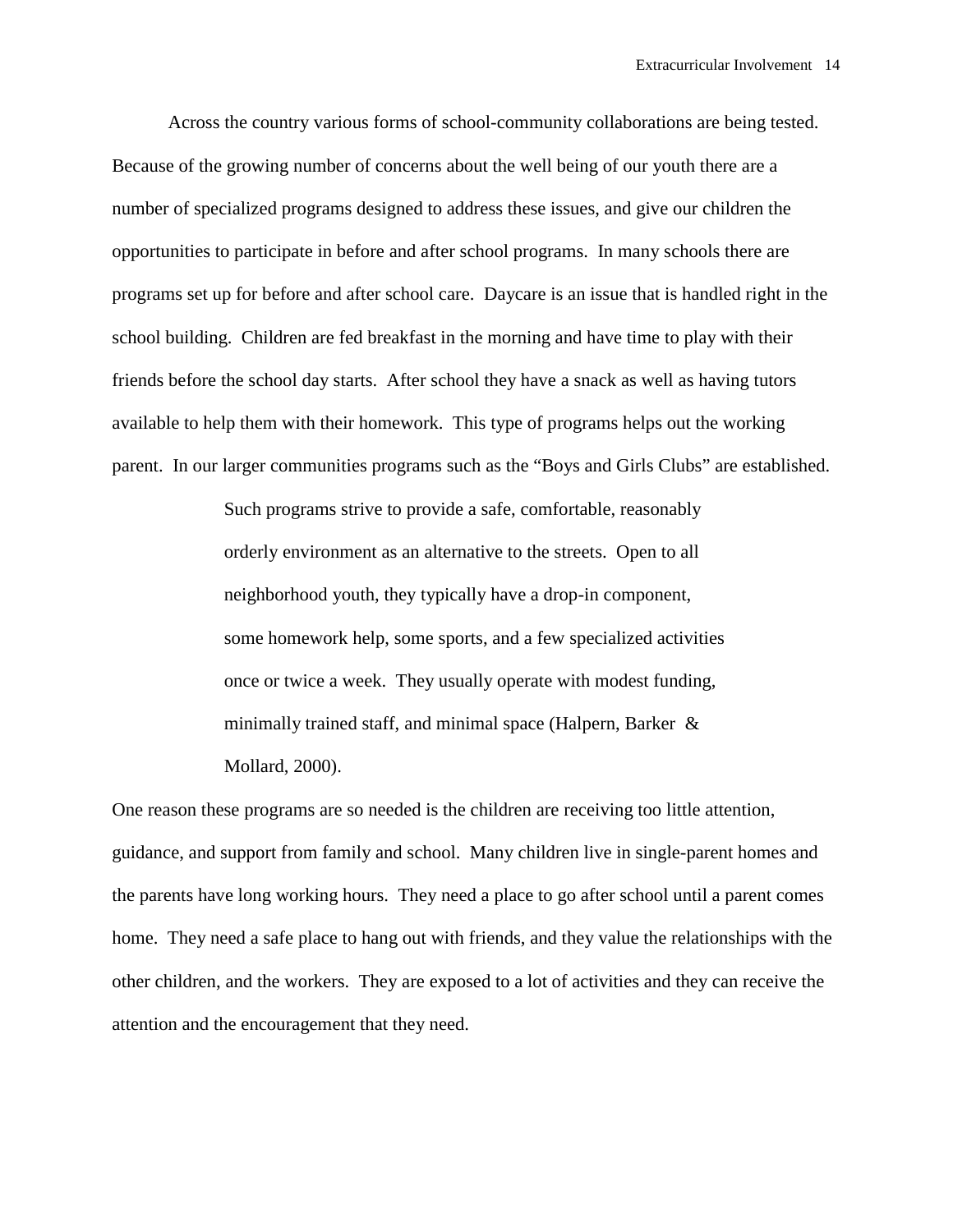Boys and Girls Clubs have been around for one hundred forty years. It has been an effective way of getting kids off the streets and into "Clubhouses" - places where sports and other wholesome activities await them (Ey, 2000). The club was founded in Hartford Connecticut in 1860 and became a national movement in the early  $20<sup>th</sup>$  century. In 1990 it became the Boys and Girls Club to recognize the growing number of girls participating in the activities. The group now has 3.3 million members nationwide. Anyone between the ages of six and eighteen can join by filling out an application and paying a \$5.00 annual membership fee. The mission of the Boys and Girls Club is to help youth of all backgrounds, with special concern for those from disadvantaged circumstances, develop the qualities needed to become responsible citizens and leaders (Berg, 1998).

 The state of Wisconsin has been successful in getting seven grants from the federally funded  $21<sup>st</sup>$  Century Community Learning Center. A total of 6.8 million dollars was awarded to Wisconsin schools to extend regular school curriculum by adding learning activities and supervised recreation for children, especially those of working class families or in lowperforming schools (Wolff, 2000). The city of Berlin, WI received one of those seven grants. They were awarded a three year grant which will supply more than \$368,000.00 to Berlin to fund before and after school programs. The programs to be offered will focus on academics, recreation, and socialization. Those who will benefit will run the gamut from at risk children to those who have been identified as gifted and talented (Wolff, 2000). Judy Parker-Leith, the grant coordinator said,

> "An essential element of the learning centers is the cooperation among the schools, the local police, ADVOCAP Literacy Council, and the Berlin Boys and Girls Club. We want to work with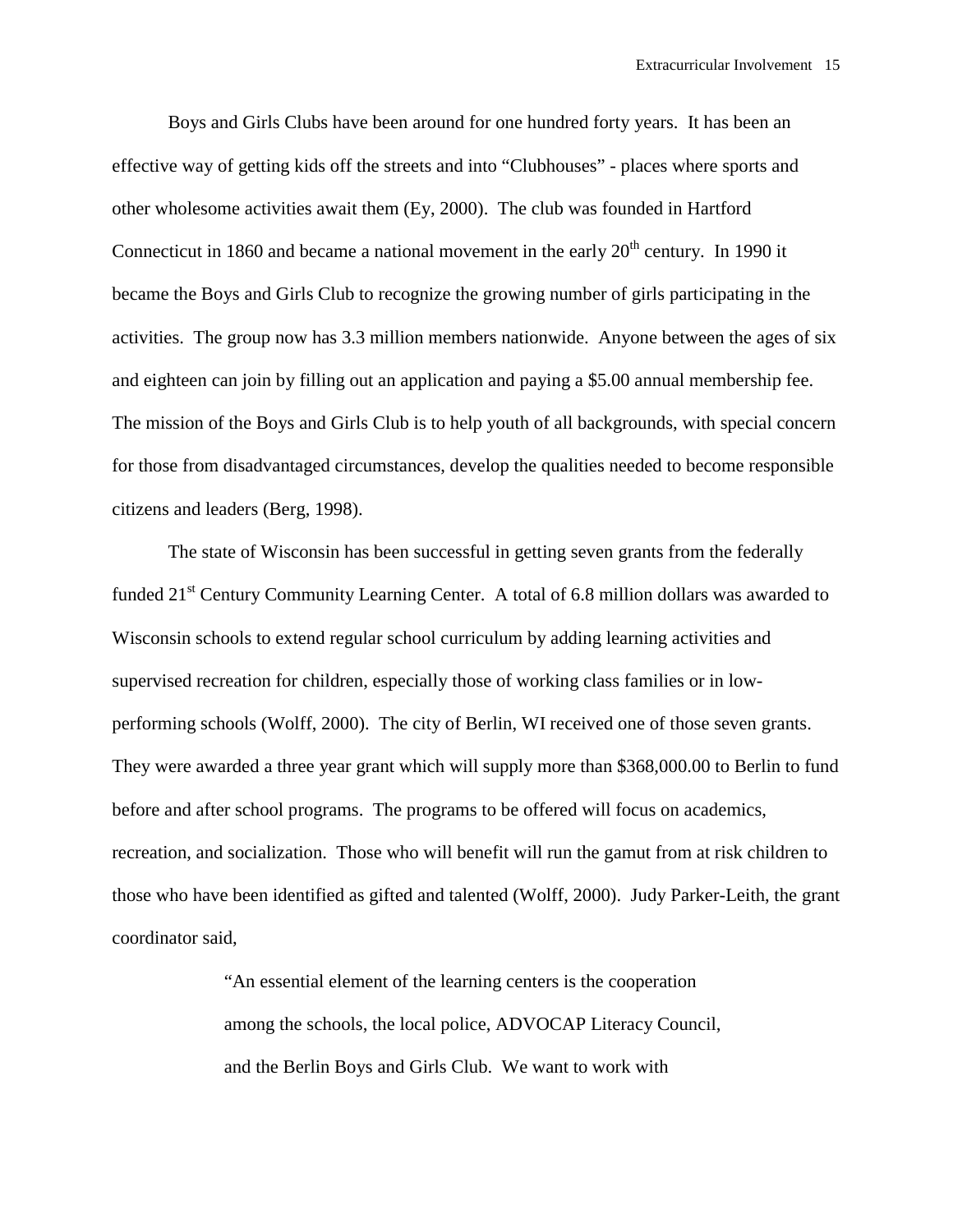community partners to provide all children additional opportunities so they can be successful in school." (Wolff, 2000).

 The Boys and Girls Club is just one example of a successful organization to help our children. There needs to be more creative partnerships between schools and communities to increase the availability of extracurricular activities for our school-aged children during the afterschool hours.

Successful involvement with community resources results in a partnership in which all parties feel that they have gained something important through their participation. The world is full of opportunities for partnerships; therefore, strategic choice of partners is necessary (Palmer, 1997). Communities must work together to meet the needs of education and keeping our children safe. One needs to involve people in the community, use the resources of our community, and determine mutual goals and define ways of working together to meet these goals.

 The after-school hours represent a prime time for students to develop special skills and interests that aren't identified during the normal school day. It is a chance for students to be involved in extracurricular activities that help them grow socially, emotionally, cognitively, and physically. Because so many parents are working, they need to find a safe, caring environment that their children can go to after the regular school day is over. Parents play an active role in assuring the safety of their children and monitoring their child's involvement in extracurricular activities. Schools and communities need to use their resources and create after-school programs that meet the needs of children and their parents. Great partnerships can be developed to carry out the task of caring for the children of today.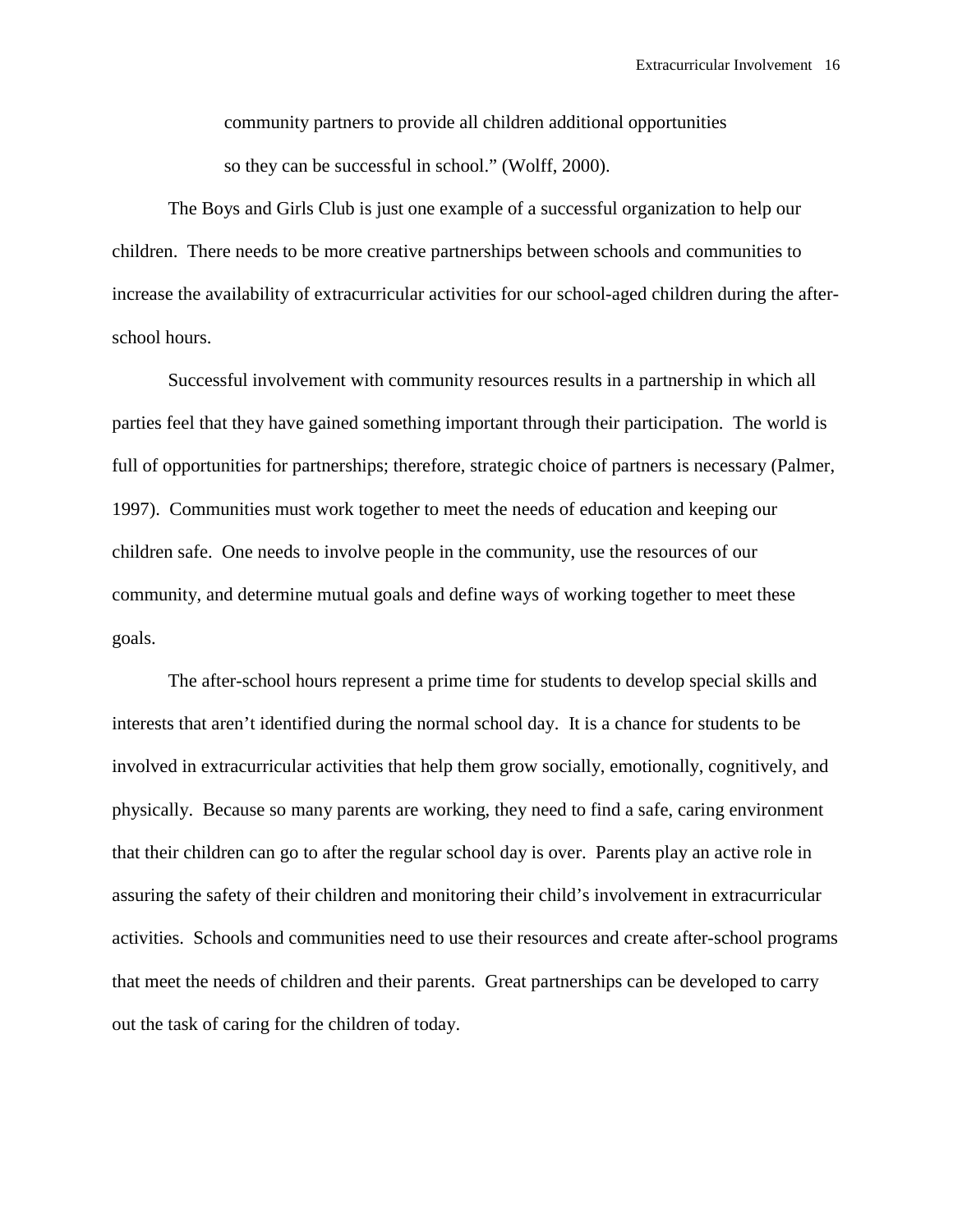# **Chapter III**

# **Critique, Conclusions, and Recommendations**

# **Critique and Conclusions**

A review of the literature reveals that there is a large amount of out-of-school hours that students need to fill with activities that are beneficial to their entire development. Parents, schools, and communities share in the responsibility in getting quality after-school programs established. In order to promote such programs several issues must be addressed.

 Families in our society today are rapidly changing from what they were years ago. The literature shows that most children come from families where both parents are working. The research also shows that many of our students come from single-parent families. These households don't have adults at home to supervise their children when they are done with school. The research states that the after-school hours are the prime hours for juvenile crimes to be committed. Therefore, the research suggests that what needs to happen is that these children need to be active in programs that keep them off the streets, and into activities that enable them to learn new skills, or to receive training in areas that enhance the learning that has already taken place during the school day.

 An abundant amount of research shows that participation in extracurricular activities promotes physical, emotional, social, and cognitive skills to the children that participate. There are various types of activities that children can be involved in outside the normal school day. Parents need to aid their children in finding the activities that are suitable for their children. The literature strongly encourages parents to play an active role in enrolling their children in activities that are suitable for their children, and activities that don't over extend the family.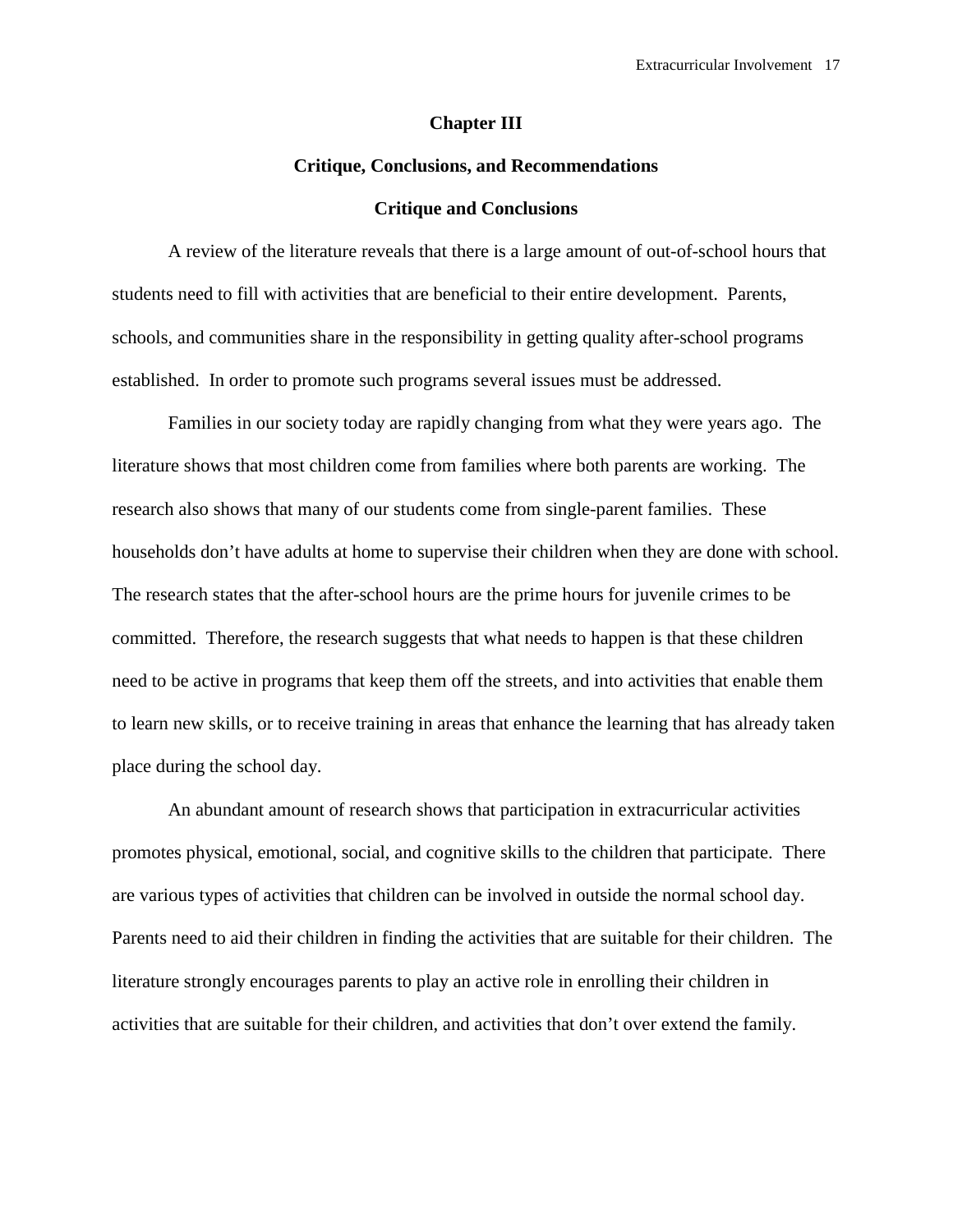The review of the literature focuses on the needs of children and their parents. It then focuses on the schools and communities. The research reveals that many partnerships are formed to help create after-school programs. A learning environment is created when outside resources can be used together with the school's resources. They develop programs that meet the needs of the students and their parents. The task of caring for our children in today's society is a demanding job. The research suggests that parents, schools, and other outside organizations can work together to enable our youth to be involved in after-school activities that are safe, nurturing, and fun to be involved in.

# **Recommendations**

To further enable the Princeton School District to provide services to our students and their parents, several recommendations are necessary. The school district already has an afterschool detention room for grades 6-12. It takes place everyday after school from 3:20-3:45, and is supervised on a weekly rotating basis by middle school and high school level teachers. It is recommended that there also be a workroom, not a detention room, set up for the elementary aged students. This workroom would be supervised on a rotating basis by an elementary teacher. There are so many students that need additional help on their homework assignments, and this would enable them to get the extra attention that they need. This time would be prearranged between the homeroom teacher and the child's parents so they would all know ahead of time that the student is staying after school.

 The school day at Princeton ends at 3:10 for elementary aged students, and teachers are required by their contract to be available in their rooms until 3:45. Many teachers don't volunteer for after school programs because many of these programs don't start until 3:45 and go until 6:00 at night. This interferes with many of the teacher's own personal activities and family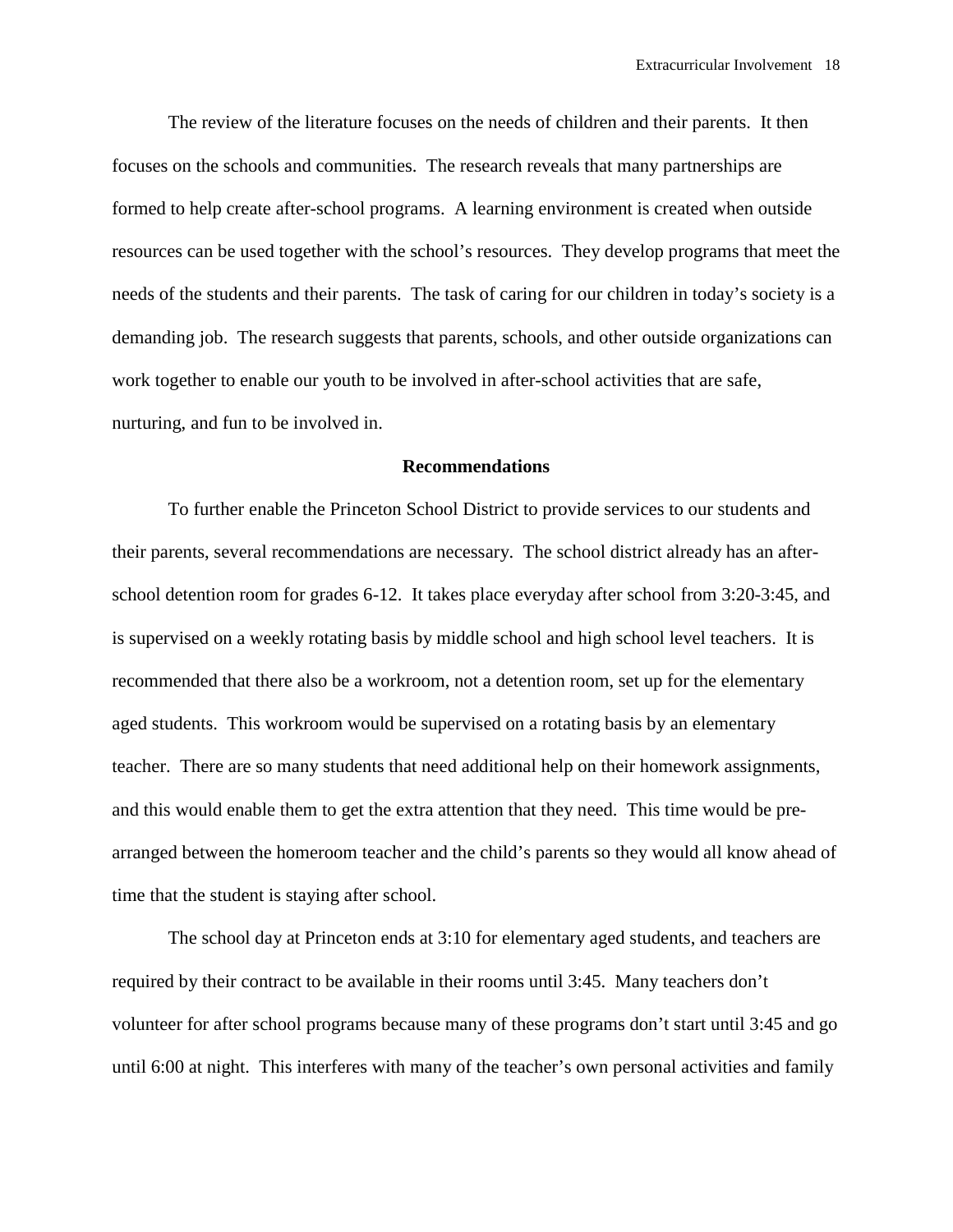obligations. The time between 3:10 and 4:00 represents a time that teachers could set aside to work one-on-one with kids, help coach a sports program, give lessons in music instruction, or set aside their room to be used for a specific club or project to take place. It is recommended that the Princeton School District allow the time between  $3:10 - 4:00$  to be used by those teachers that volunteer their time and talents to supervise an elementary program. It wouldn't interfere with the high school activities because they would still be starting their activities at 4:00.

 Having an extended after-school program with outside participation would require a larger scale investigation. It is recommended that the Princeton School District survey the parents of grades kindergarten through grade five and find out what their after-school needs are, and how they think the school district could help them. Do they need after-school daycare? Do they need tutoring for their children to help complete homework assignments? Do they want elementary sports programs? Do they want an extended "Arts" program developed after school? Would they like to see special interest groups or clubs established? Once this survey is returned it is recommended that a committee be formed of parents, teachers, administrators, and community leaders to see if these needs can be met. It is recommended that an administrator look into possible federal grants that may be available to see if the district would be eligible for a grant that would help Princeton School District to start its own after-school program.

 The Princeton School District opens its doors to the public for many activities. It is recommended that they take the next step and enhance their opportunities with after-school programs to help our students and their families.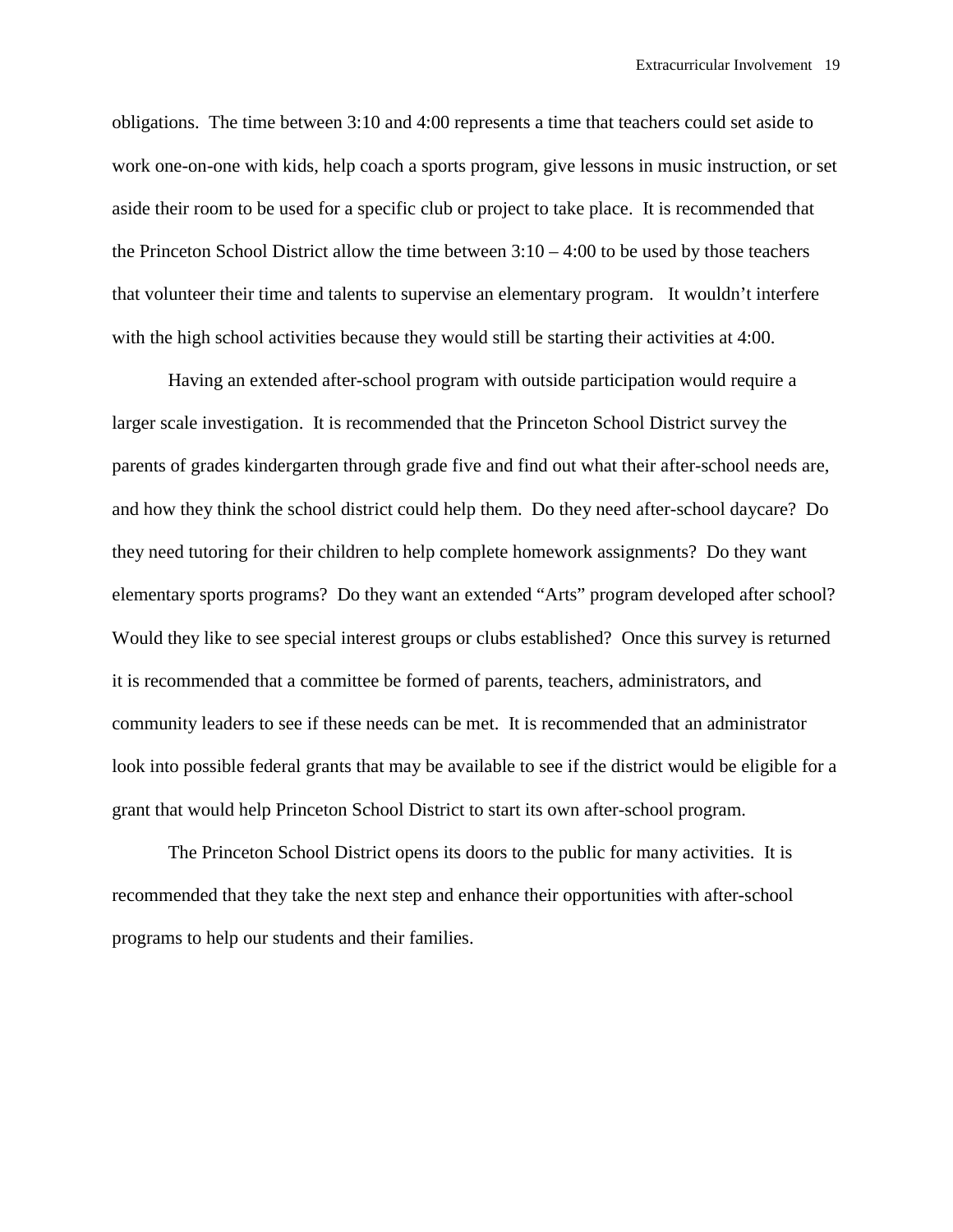# **References**

- Arenofsky, Janice. ( 2000, January). *What You Can Learn From Olympic Hopefuls*. Current Health, Vol. 23, Issue 5, Pg. 6. [On-Line]. Available: wysiwyg://bodyframe.13/http: stvgw1…=self%20esteem%20and%20sports&fuzzyTerm=[2000, July 20].
- Baum, Susan. (1997, March/April). *What Music Really Means To Children*. Music Educators Journal, March 2000. Vol. 86, Issue 5. pg. 29. [On-Line]. Available: …/fulltext.asp?resultSetId=R00000000&hitNum=14&booleanTerm=after%20school%20 programs [2000, September 8].
- Berg, Susan. (1998, October). *Boys & Girls Clubs Helps Kids Make The Right Choices.*  Business First – Columbus, October 9, 1998, Vol. 15, Issue 7, pg. 20. [On-Line]. Available:

…/fulltext.asp?resultSetId=R00000000&hitNum=51&booleanTerm=Boys%20and%20Gi rls%20Cl [2000, September 8].

- Canover, K. (1996, October). *Want to do better in school? Try listening to Mozart or studying Monet*. Christian Science Monitor, Vol. 88, Issue 227, Pg. 10. [On-Line]. Available: wysiwyg://bodyframe.7/http://ehostvgwll….20%22elementary%20students%22&fuzzyte rm= [2000, March 28].
- Coleman, M. (1991, May). "*Planning for the changing nature of family life in schools for young children*." Young Children, Vol. 46, No. 4, [On-Line]. Available: wysiwyg://AnswerFrame.9/http: [www.kids…source/context/parent.participation.html](http://www.kids�source/context/parent.participation.html) [2000, Feb. 28]
- Coltin, L. (No Date). *Enriching children's out-of-school time.* Eric Digest [On-Line] Available: <http://www.ed.gov/databases/ERIC-Digests/ed429737.html>[2000, Jan. 30].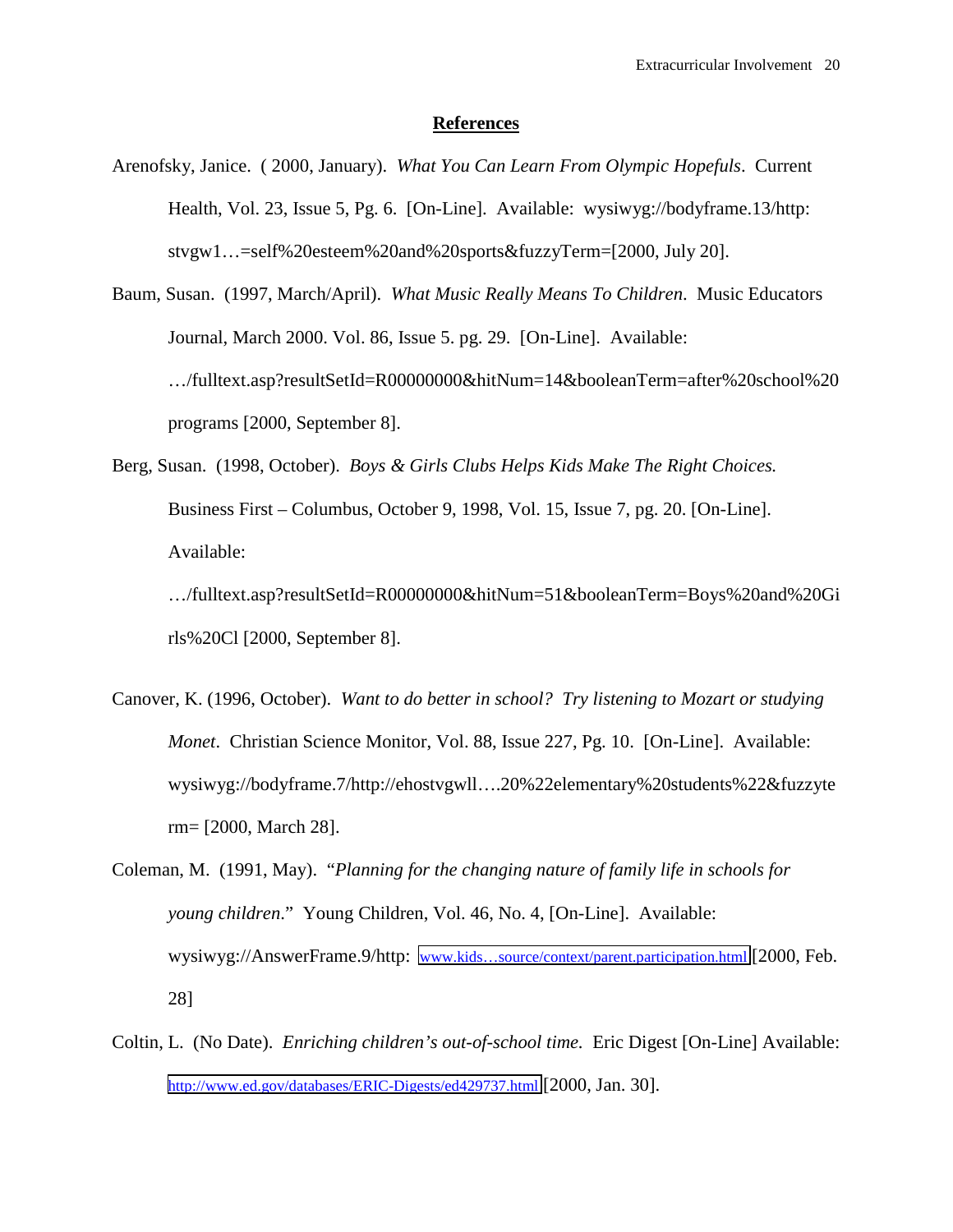- Cotton, K. & Wikelund, K. (1989, may). *Parent involvement in education*. Northwest Regional Educational Laboratory: School Improvement Research Series. [On-Line]. Available: [http://www.nwrel.org/scpd/sirs/3/cu6.html.](http://www.nwrel.org/scpd/sirs/3/cu6.html) [2000, Feb.7].
- Dentemaro, C & Kranz, R. (1993). *Straight talk about student life*. New York: Facts on File, Inc.
- Ey, Craig. (2000, August). *Boys & Girls Clubs in Md. Mean Business.* Washington Business Journal, Vol. 19, Issue 13, pg. 52. [On-Line] Available: …fullltext.asp?resultSetId=R00000000&hitNum=1&booleanTerm=Boys%20and%20Gir ls%20Clu [2000, September 8].
- Friel, J.& Linda D. (1999). *The seven worst things parents do*. Deerfield Beach, FL: Health Communications, Inc.
- Haas, Jeffrey. (1998). *Haas Honored As Disney Performing Arts Teacher*. Teaching Music. Aug. 98, Vol. 6, Issue 1. pg. 21. [On-Line]. Available: wysiwyg://bodyframe.7http://ehostvgw11….20and%20elementary%20students&fuzzyTe rm= [2000, March 28].
- Halper, Robert, Barker, Gary, & Mollard, William. (2000, June). *Youth Programs As Alternative Spaces to Be.* Youth & Society. June 2000. Vol. 31 Issue 4, pg. 469. [On-Line]. Available: wysiwyg://bodyframe.17http://ehostvgw5….=sports%20and%20self%20esteem&fuzzyT erm= [2000, July 20].
- Haug, N. S. & Wright, N. D. (1991). *Erasing the guilt*. Hawthorne, New Jersey: Career Press.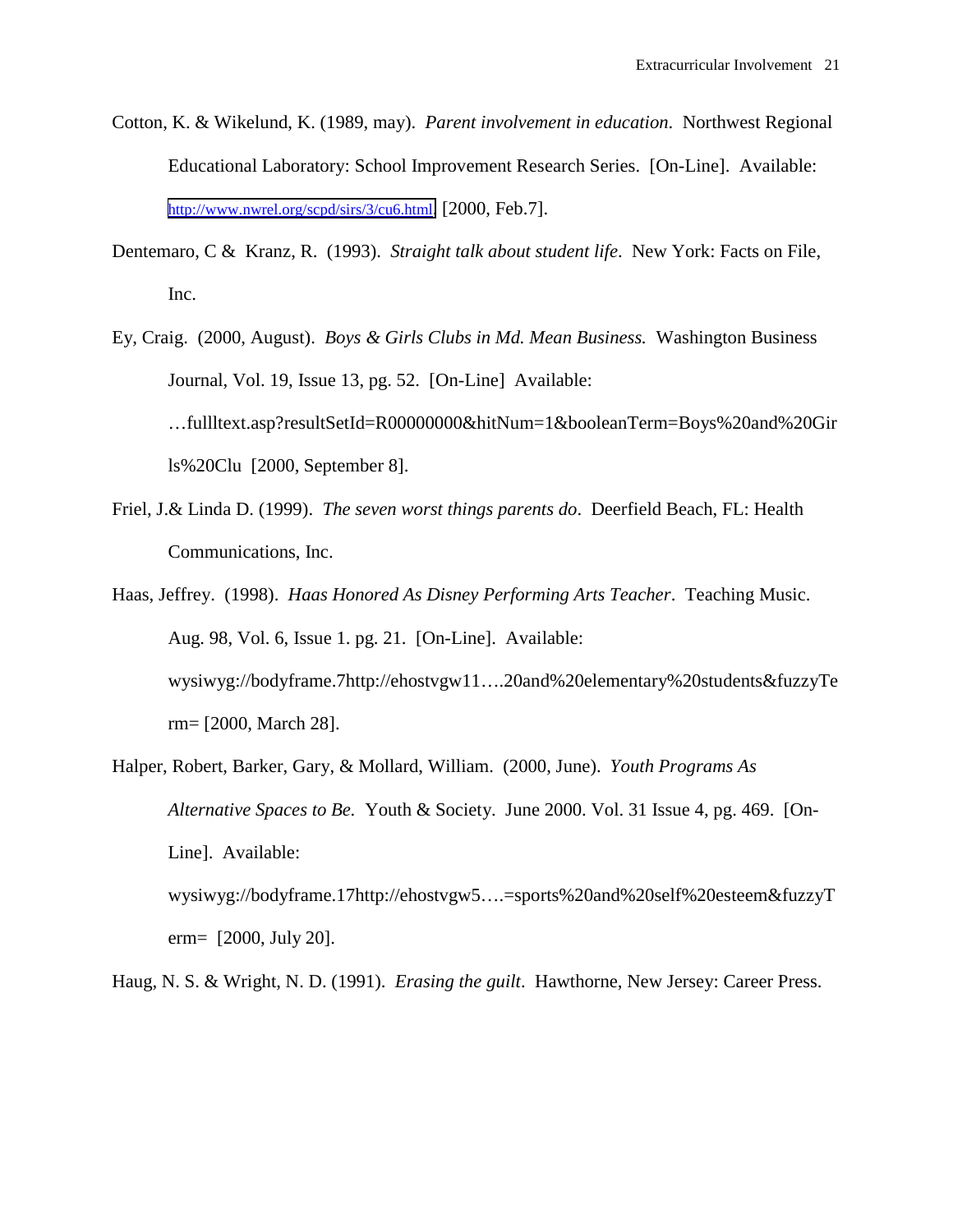- Hinkle, J. Scott. (1997). *Aerobic Fitness and School Children*. Elementary School Guidance & Counseling, Feb. 1997, vol. 31, Issue 3, pg. 211. [On-line]. Available: 20and%20elementary%20students&fuzzyTerm= [2000, July 20].
- Ikoaian, Therese. (2000, April). *How To Find The Right Coach*. Family Life, April 2000. P. 82. [OnLine]. Available: wysiwyg://bodyframe.13/http://ehostvgw1…=self%20esteem%20and%20sports&fuzzyte rm= [2000, July 20].
- Miller, B. (1998). *Border zones: out of school time and young adolescents.* Unpublished paper. Wellesley, MA: National Institute on Out-of-School Time.
- Nessel, Ed. (2000, March/April). *Double Benefits*. Swim Magazine, March/April, Vol. 16 Issue2, pg.34, [OnLine].

Available:wysiwyg://bodyframe.13/http://ehostvgw1…=self%20esteem%20and%20sport s&fuzzyterm= [2000, July 20].

- Nifong, Christina. (1997, April). *Not Evenings, But Idle After-School Hours Are The Prime Time for Juvenile Crime*. Christian Science Monitor, Vol. 89, Issue 92. [On-Line]. Available:www…/fulltext.asp?resultSetId=R00000000&hitNum=92&booleanTerm=Boy s%20and%20Girls%20C [2000, September 8].
- Palmer, Mary. (1997, December). *Tapping Into Community Resources.* Teaching Music. Dec. 97, Vol. 5, Issue 3, pg. 62. [On-Line]. Available: …/fulltext.asp?resultSetId=R0000000&hitNum=82&booleanTerm=after%20school%20p

rograms [2000, September 8].